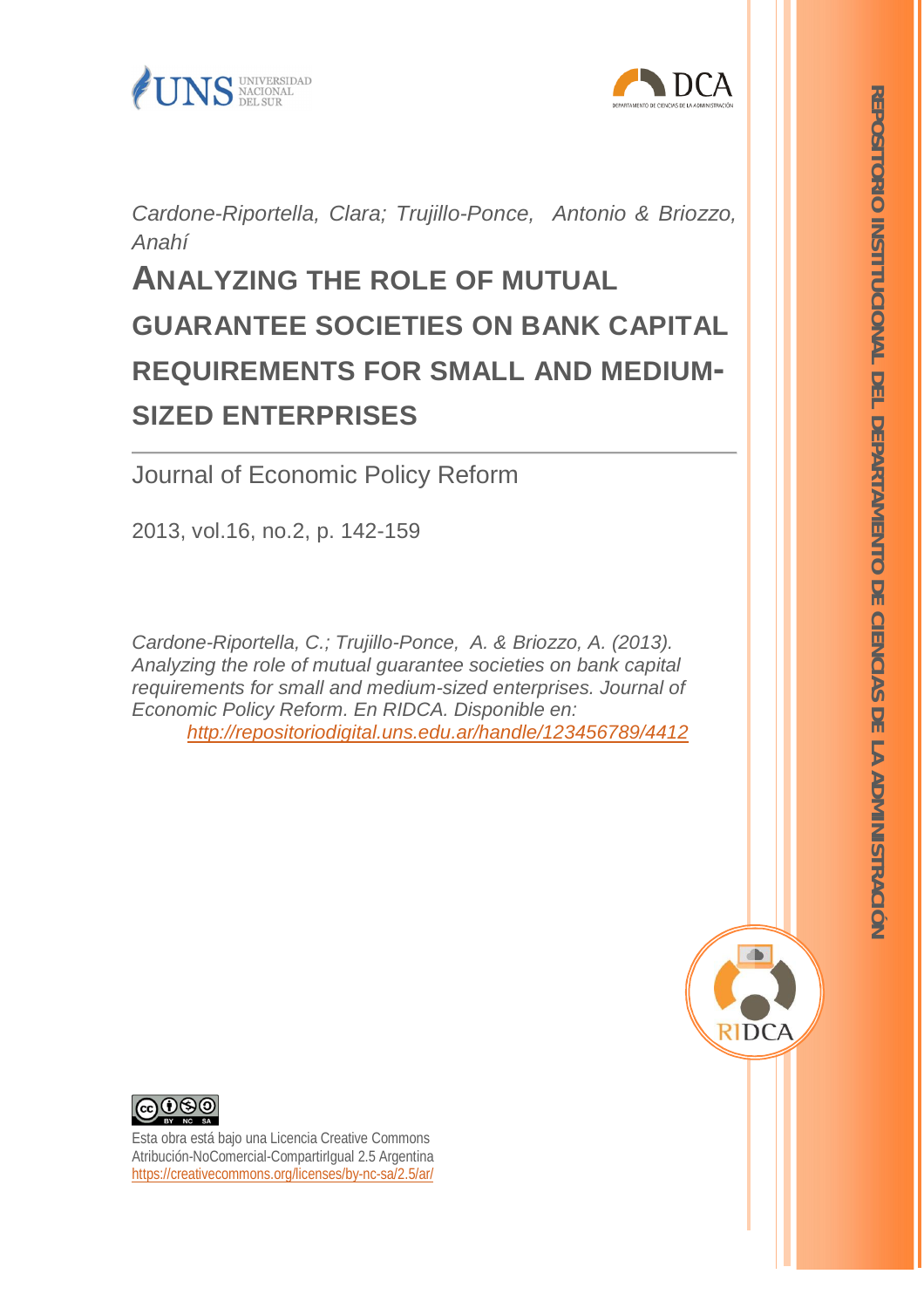

# Analyzing the role of mutual guarantee societies on bank capital requirements for small and medium-sized enterprises

Clara Cardone-Riportella<sup>a</sup>, Antonio Trujillo-Ponce<sup>a\*</sup> and Anahí Briozzo<sup>b</sup>

<sup>a</sup> Department of Financial Economics and Accounting, Pablo de Olavide University, Seville, Spain; <sup>b</sup>Department of Management Sciences, Universidad Nacional del Sur–CONICET, Bahía Blanca, Argentina

This paper analyzes the impact of the guarantee provided by mutual guarantee societies (MGSs) on the risk premium that banks should charge for small- and medium-sized enterprise (SME) loans under the new Basel Capital Accords (Basel II and III). We also examine whether the foreseeable decrease in the theoretical credit risk premium would be compensated by the cost of the MGS guarantee. To do so, we develop a rating system for SMEs that uses a large sample of Spanish firms over the period from 2005 to 2009. We find that the final effect of the guarantee on the SME risk premium depends on the values taken by the credit variables of the MGS (essentially, the probability of default).

Keywords: bank capital requirements; bank financing; credit risk mitigation; mutual guarantee societies; small businesses

# 1. Introduction

When functioning properly, financial systems allocate risks appropriately and contribute to making economies more resilient to shocks (Chami, Fullerkamp, and Sharma 2010). In June 2004, the Basel Committee on Banking Supervision (BCBS) issued a revised framework on the international convergence of capital measurement and capital standards for banking organizations. This Accord, commonly known as Basel II, established more risksensitive minimum capital requirements, involving higher levels of capital for those borrowers thought to present higher levels of credit risk. The main goal behind Basel II was to promote the adequate capitalization of banks and to encourage risk management improvements, thereby strengthening the stability of the financial system. Despite this Accord, in 2010, six years after the approval of the revised capital framework, the Committee had to agree on new international banking guidelines as a response to the 2008 financial crisis. The latest Accord, known as Basel III, attempts to achieve financial stability and strengthen the solvency and liquidity of banks without diminishing the flow of money in the credit market. Basel III also aims to improve risk management and governance as well as strengthen banks' transparency and disclosures, having learned from the financial crisis. The new rules provide a more restrictive definition of capital, increase the risk weight of several assets in the banking book and incorporate capital buffers, set up a recommended and potentially obligatory leverage ratio, and outline international rules on liquidity management (Quaglia 2013).

<sup>\*</sup>Corresponding author. Email: atrujillo@upo.es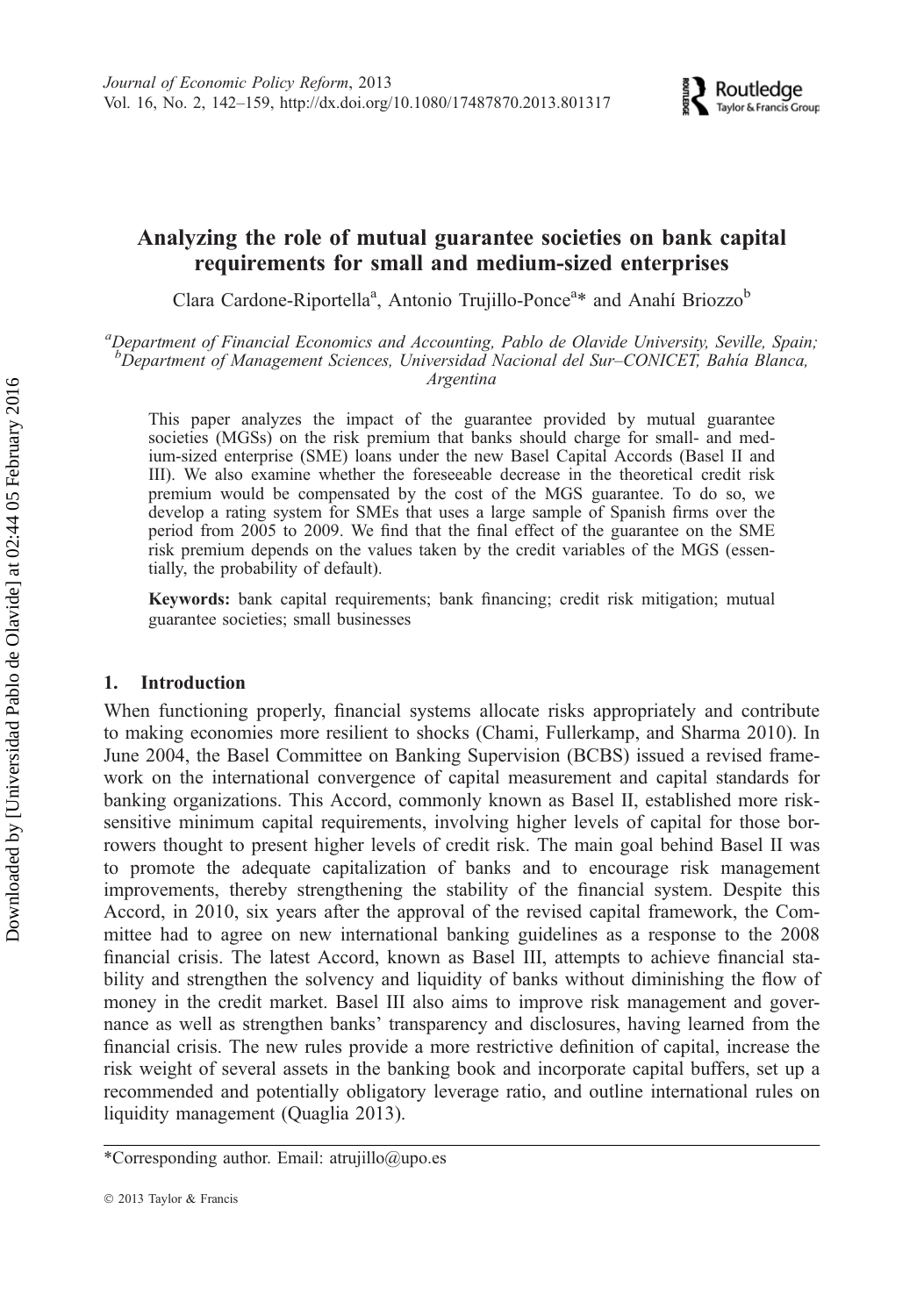Because new banking regulation is more sensitive to risk, new rules could increase the interest rates that the banks charge on loans to small and medium-sized enterprises (SMEs) and, as a result, may exacerbate the SMEs' well-known financial difficulties (Cardone-Riportella and Trujillo-Ponce 2007). To avoid this, the size adjustment under the internalratings based (IRB) approach allows banks to reduce capital requirements for loans to SMEs (defined as companies with less than  $\epsilon$  50 million in annual sales) compared to larger firms. However, banks that manage SME loans in a similar manner to retail exposures are permitted to apply the retail IRB treatment (with lower capital requirements) to such loans, provided that the total exposure to the firm is less than  $\epsilon$ 1 million. In addition to this beneficial treatment for SMEs, the Basel framework allows banking institutions to use a wide range of collateral and guarantees to moderate the credit risks to which they are exposed when lending to small businesses. Therefore, credit risk mitigation techniques are not only an important tool to solve the credit-rationing problem but also may help banks to reduce their capital requirements, which predicts that collateral and guarantees will become even more important in the future (Steijvers and Voordeckers 2009).

Guarantee societies are one of the possibilities recognized by the new banking regulation as eligible guarantors. It is well known that to reduce the problems resulting from information asymmetries, these societies mediate with banks to provide guarantees supporting the operations of SMEs. Because SMEs represent over 98% of all companies and provide a large portion of GDP and employment, guarantee institutions make a major contribution to economic growth, social cohesion and regional development in the European Union. Guarantee organizations have been instituted in nearly all European countries and are particularly widespread in Germany, France, Spain, and Italy (Columba, Gambacorta, and Mistrulli 2010). These companies typically have a cooperative or mutual statute (Mutual Guarantee Societies (MGS)). MGS members contribute to a guarantee fund, which is then used as collateral to back loans granted to the members themselves (Bartoli et al. 2013). This guarantee helps small companies to obtain financing under better conditions in terms of rate, credit amount, and term offered (Busetta and Zazzaro 2012; Camino and Cardone-Riportella 1999).<sup>1</sup>

Credit guarantee schemes have been an instrument of choice for policy makers to improve SMEs and entrepreneurs' access to finance in the recent global economic crisis, while limiting the burden on public finances. Government financial support usually comes in the form of counter-guarantees.<sup>2</sup> This counter-guarantee increases the number of viable but credit-constrained SMEs that can access bank loans as well as enhances the scheme's credibility and reputation. Some regulations also support MGSs by granting tax reductions, as in the case of Spain's Sociedades de Garantía Recíproca. Spanish MGSs are exempt from taxes on public subsidies and the returns gained from their investment, which are allocated to the Technical Reserve Fund, intended to increase MGS solvency (Pia 2008).

The aim of this work is to analyze the impact of the guarantee provided by MGSs on the bank capital requirements for SMEs under the new banking regulation. This paper also examines whether the foreseeable decrease in the theoretical credit risk premium, as a result of lower capital requirements for guaranteed SME loans, would be offset by the cost of the MGS guarantee. To do so, we develop a rating system for SMEs that uses a large sample of Spanish firms extracted from the SABI (Sistema de Análisis de Balances Ibéricos) database.3 We also consider a relevant period, from 2005 to 2009, which contemplates the deep economic crisis after 2007 in Spain, and include in the analysis the more recent proposals on capital requirements contained in the Basel III Capital Accord.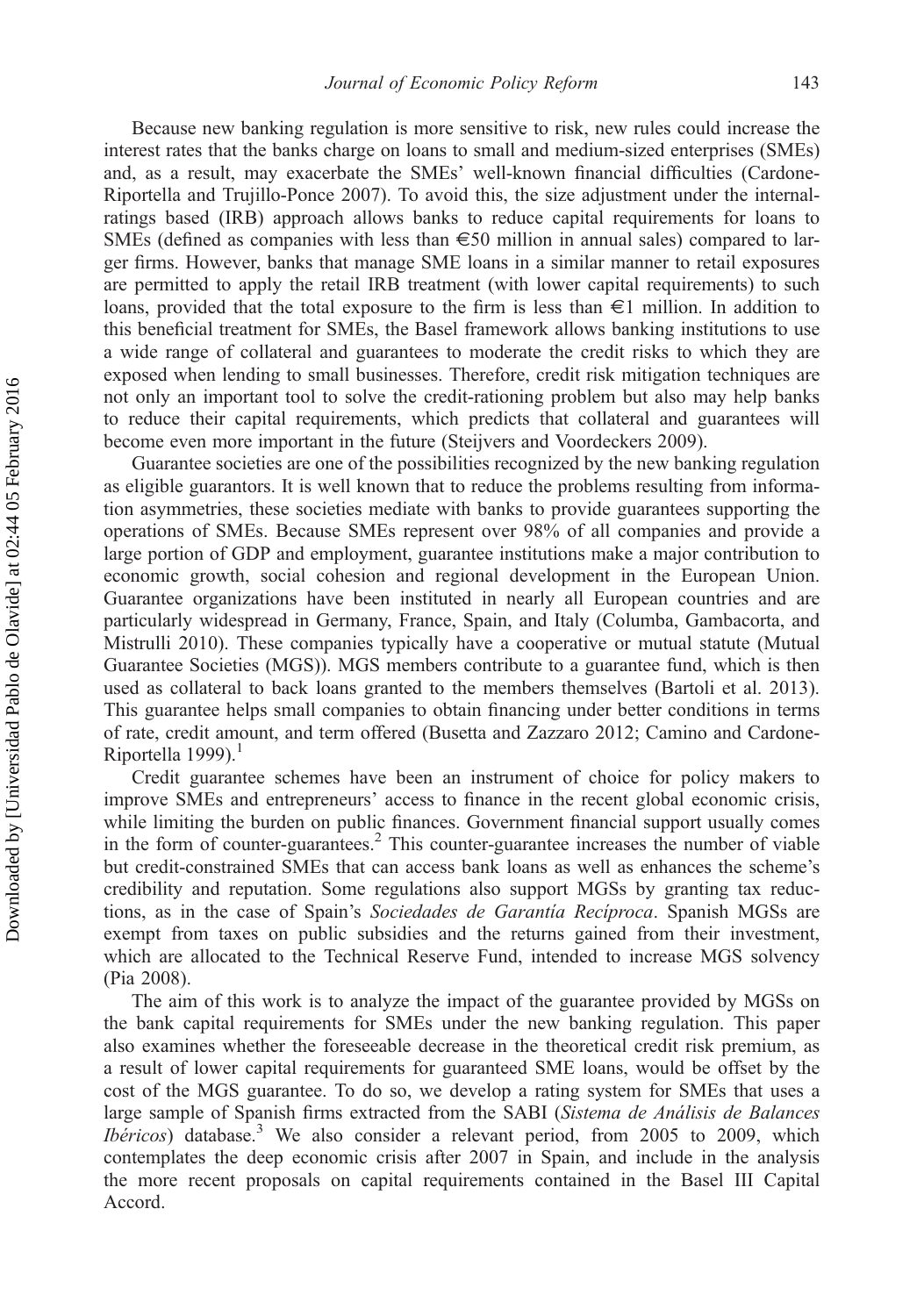The paper is structured as follows. Following this introduction, section 2 presents a review of the research literature. Section 3 develops a model to predict the one-year SME defaults among Spanish firms and derives the capital requirements for banks if the IRB approach is used. Section 4 examines the effect of the MGS guarantee on the credit risk premium applicable to SMEs and compares it with the cost of the MGS guarantee. Section 5 presents the main conclusions.

#### 2. Review of research literature

Empirical evidence regarding the impact of the new Basel Accords on bank capital requirements for SMEs is still very scarce. Significant studies on this topic include the works of Altman and Sabato (2005, 2007); Berger (2006); and Saurina and Trucharte (2004). Altman and Sabato (2005) examine the effects of the Basel II Accord on the bank capital requirements for SMEs using data from the USA, Italy, and Australia. The authors conclude that banks would have significant profits, in terms of lower capital requirements, when considering SMEs as retail customers, provided that the IRB approach is applied. However, for SMEs treated as corporate entities, the capital requirements would be slightly higher than under the 1988 Accord (Basel I). Through a breakeven analysis, the authors observe that banks would be obliged to classify at least 20% of their SME portfolio as retail entities to maintain unalterable their capital requirements. Altman and Sabato (2007) show that modeling credit risk, particularly for SMEs, results in slightly lower capital requirements (approximately 0.5%) for banks under the advanced IRB approach. Berger (2006) examines the competitive effects of the implementation of Basel II on banks in the market for credit to SMEs. He finds that the adoption of the advanced IRB approach by large banking organizations in the USA may not imply a reduction in the interest rates applied to SME loans, thus not significantly affecting the competitive positions of other smaller banks. Finally, Saurina and Trucharte (2004) use information from the Spanish Credit Register over the 1994–2001 period to investigate the repercussions of the Basel II Accord on the minimum capital requirements for Spanish SMEs. The authors find that there are no reasons for a change in the pattern of bank financing to SMEs. Nevertheless, the final effect depends on the percentage of exposures to SMEs susceptible to inclusion in the retail asset class. The authors also conclude that, on average, there are no significant incentives for Spanish banks to move from the standardized approach (SA) to the IRB approach. It is worth emphasizing that these results do not consider the latest modifications prior to the definitive approval of the Agreement in June 2004.<sup>4</sup>

Lately, MGSs have received renewed attention as a response to the credit crunch in Europe. More recent research includes studies by Bartoli et al. (2013); Beck, Klapper, and Mendoza (2010); Busetta and Zazzaro (2012); and Columba, Gambacorta, and Mistrulli (2010). Bartoli et al. (2013) provide empirical evidence showing that the presence of MGSs constitutes an important element of the financial system to moderate the malfunctioning of credit markets at times of systemic crises. Beck, Klapper, and Mendoza (2010) present data of credit guarantee schemes across 46 developed and developing countries. The authors find that the government plays an important role in partial credit guarantee schemes around the world but is mostly limited to funding and management and participates much less in credit risk assessment and recovery. For Busetta and Zazzaro (2012), the motivation for the existence of MGSs lies in the inefficiencies created by adverse selection when borrowers do not have enough collateralizable wealth to satisfy collateral requirements and induce self-selecting contracts. Finally, Columba, Gambacorta, and Mistrulli (2010) conclude that small firms affiliated with MGSs obtain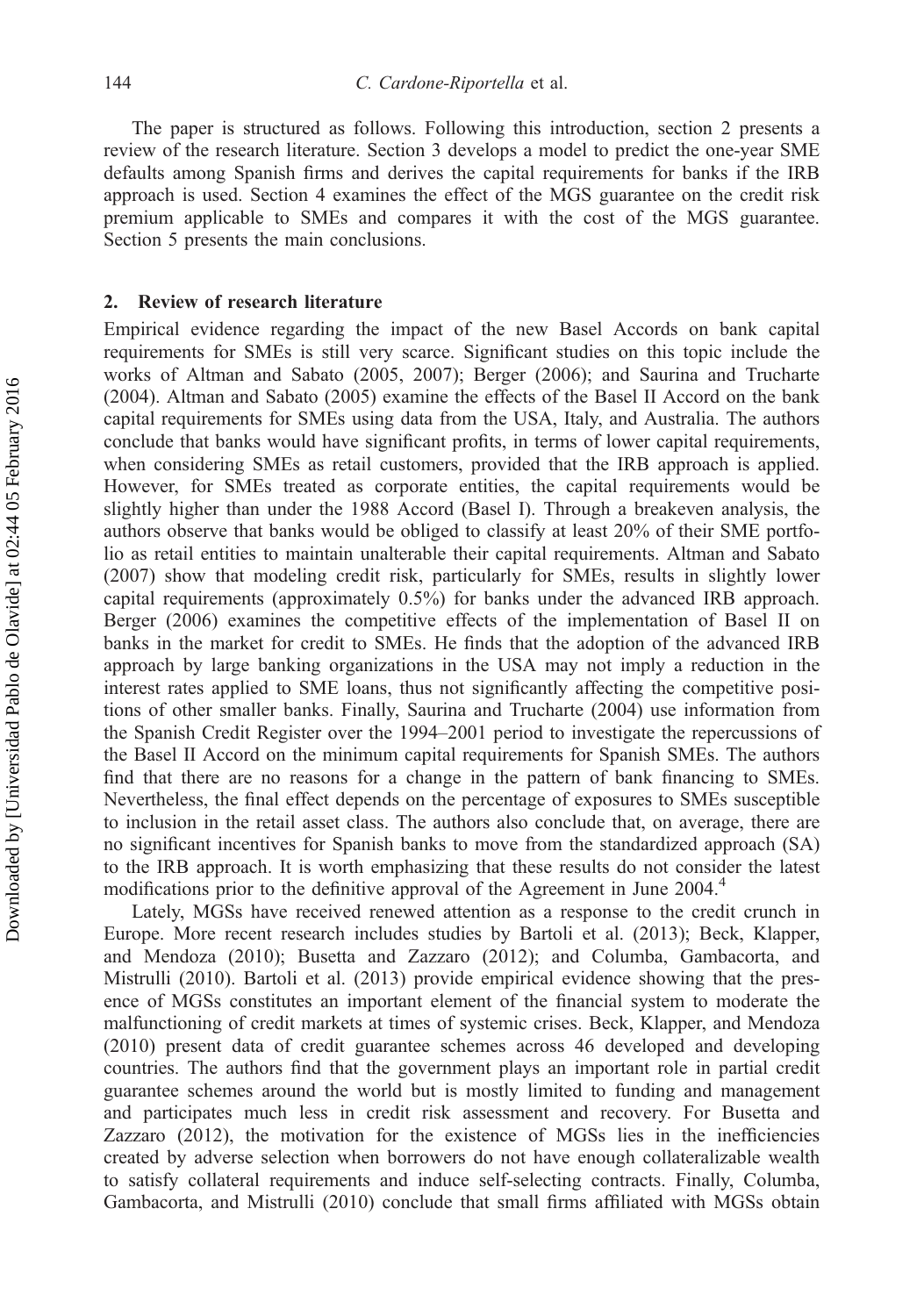loans at interest rates that are significantly lower than those for unaffiliated small firms. They also find evidence that appears to support a weakening in benefits from affiliation with an MGS if the amount of public funds available to the MGSs increases, consistent with the notion that the moral hazard effect offsets part of the benefits gained from peer monitoring.

This paper adds to the literature by providing a first empirical analysis regarding the role of MGSs in the reduction of bank capital requirements under the new Basel framework and thus in the credit risk premiums that banks should charge on SME loans guaranteed by an MGS.

# 3. Bank capital requirements for SMEs

Under the Basel capital framework, the way in which an SME is treated differs according to the approach chosen by the bank, SA or IRB and according to whether the bank includes the SME in the corporate or the retail category. In the SA approach, banks must classify their exposures to risk according to various groups and establish weights based on the credit rating given to the SME by an external credit assessment institution. The IRB approach is based on the internal estimations made by the bank, which allow banks to calculate capital requirements that are more sensitive to risk. By aligning required capital more closely to banks' own risk estimates, the new banking regulation is supposed to decrease the gap between regulatory and market capital requirements, thus encouraging banks to improve their risk assessment methods (Drumond 2009). Under the foundation IRB approach (F-IRB), banks provide their own estimates of probability of default (PD) and rely on the supervisory estimates for other risk components: the loss given default (LGD), the exposure at default (EAD), and the effective maturity of the operation (M). However, if the advanced IRB approach (A-IRB) is used, banks must provide their own estimates of PD, LGD, EAD, and M. Regardless of the method used, foundation or advanced, banks must always use the risk-weight functions provided by the Committee to calculate the regulatory capital requirements (see Appendix 1). Therefore, the estimation of the PD is a key element of the new banking regulation when the IRB approach is used.

#### A model of default for Spanish SMEs

In this section, we develop a specific model to estimate the one-year PD for Spanish SMEs. To do so, we use data from the SABI database, which contains accounting and financial information for the majority of Spanish SMEs. We consider firms with sales below  $\epsilon$  50 M that defaulted in the period from 2005 to 2009. The final sample (defaulted and active firms) is obtained using a methodology similar to that used by Altman and Sabato (2007). We first assess the number of defaulted firms contained in the SABI database during the selected period and then randomly select non-defaulted firms over the same period to obtain an average default rate in our sample as close as possible to the average default rate for Spanish SMEs. In our paper, we use the default rate reported previously by Saurina and Trucharte (2004) for Spanish SMEs over the 1994–2001 period  $(3.07\%)$ . However, because of the strong economic crisis in the last years of the time horizon considered, we adjust this estimation for these years ("crisis" period years) with the trend in bankruptcy rates taken from the Spanish National Statistics Institute (INE).<sup>6</sup> In 2008, the bankruptcy rate increased by  $78.16\%$  from the  $2005-2007$  average, and in 2009, the bankruptcy rate was  $146.07\%$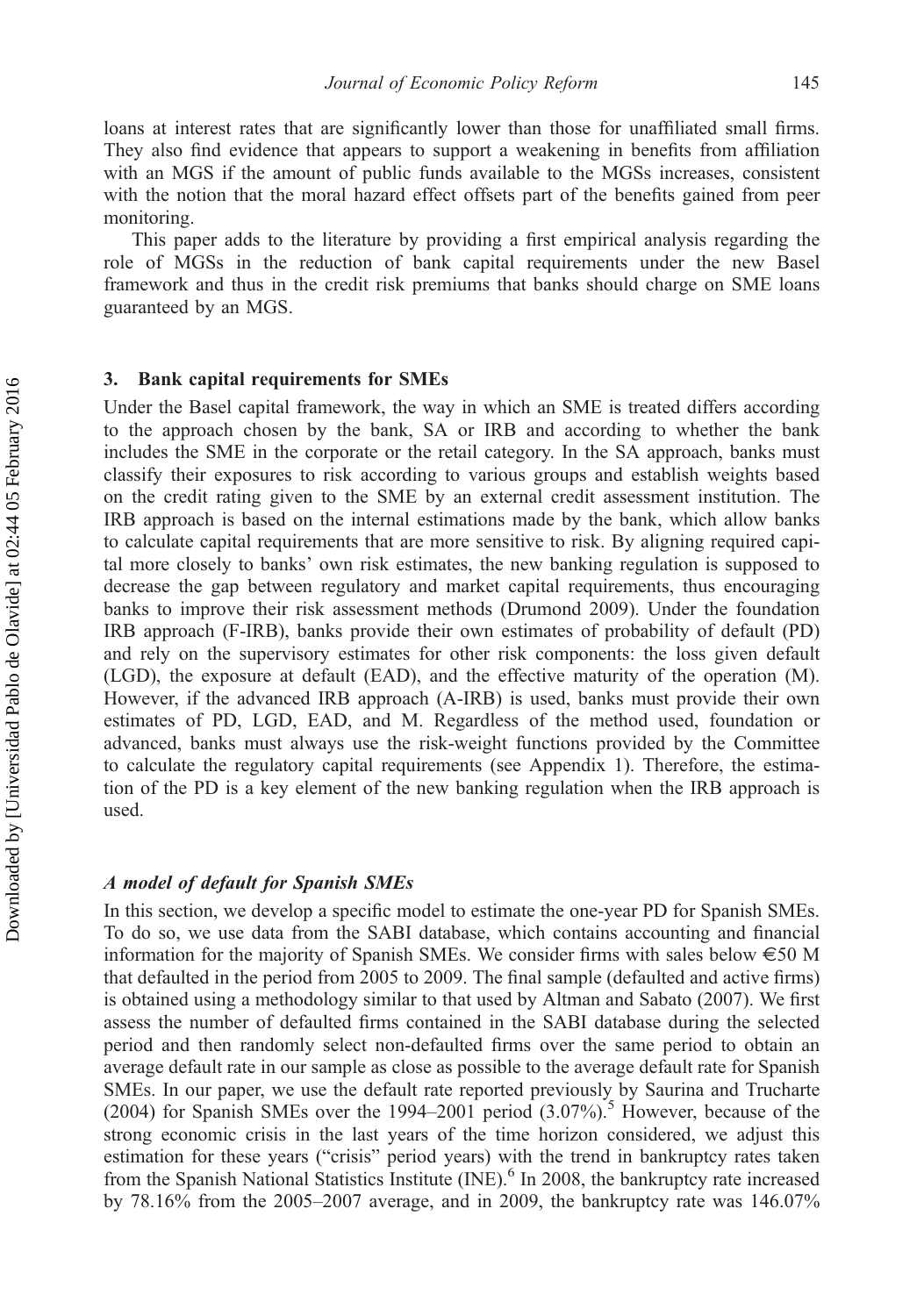greater than the 2005–2007 rate. Considering these calculations, we assume a default rate of 5.47% (3.07%  $\times$  1.78) for 2008 (the first year of economic crisis) and a default rate of 7.55% (3.07%  $\times$  2.46) for 2009. Table 1 shows the conformation of the final sample, based on data from SABI. The second column shows the defaulted firms for each year, whereas the third column shows the active firms. The number of active firms was randomly selected to obtain a ratio of defaulted to total firms equal to the previously estimated default rates. The 2005–2009 average default rate of the sample is 5.28%.

After selecting the sample, we choose five categories describing the main aspects of a company's financial profile: profitability, liquidity, leverage, activity, and growth. For each of these categories, we select several financial ratios identified in the literature as being the most successful in predicting firms' bankruptcy (see Table 2). We also consider size, firm age and time dummy variables as well as interaction terms.<sup>7,8</sup> We then run a weighted logistic regression to develop a default prediction model for Spanish SMEs. This statistical technique has a higher percentage of correctly predicted defaults than the traditional unweighted logit regression if the dataset is highly unbalanced: 489 defaulted firms (5.16%) vs. 8,994 active firms (94.84%). Parameter estimations from a weighted logistic regression  $(\beta)$  are obtained by solving the following equation:

$$
0 = \sum_{i=1}^{n} w_i [Y_i - h(\beta X_i)] X_i
$$
 (1)

where i indexes firms,  $Y_i$  is a binary variable (defaulted vs. active firms),  $X_i$  is a vector of covariates, h is the inverse logit function, and  $w_i$  are the assigned weights. In our regression, to make the total weights and their importance in the estimation equal, the final weight is 19.39 (the inverse of 5.16%) for the defaulted companies and 1.05 (the inverse of 94.84%) for the active firms.

Using a stepwise variable selection, we tested several models selecting variables from the five categories of ratios and terms of interactions with the different year-dummies. We selected the final model based on goodness of fit (Wald chi-square and Pseudo  $R^2$ ), percentage of correct predictions, and stability of the results (ratios with changing signs were omitted). Table 3 reports the results for the (weighted) logistic regression of Spanish

| Year         | Default rate | Defaulted firms (1) | Active firms (2) | TOTAL $(1+2)$ |
|--------------|--------------|---------------------|------------------|---------------|
| 2005         | $3.07\%$     | 9                   | 284              | 293           |
| 2006         | $3.07\%$     | 10                  | 316              | 326           |
| 2007         | $3.07\%$     | 88                  | 2,779            | 2,867         |
| 2008         | 5.47%        | 186                 | 3,215            | 3,401         |
| 2009         | $7.55\%$     | 196                 | 2,400            | 2,596         |
| <b>TOTAL</b> |              | 489                 | 8,994            | 9,483         |

Table 1. Sample distribution.

Note: This table shows the sample distribution of defaulted and active firms per year with sales below  $\epsilon$ 50 million (SMEs). We use the default rate reported by Saurina and Trucharte (2004) for 2005–2007 (pre-crisis period). The default rate for the years 2008 and 2009 is calculated adjusting the pre-crisis default rate by the annual bankruptcy variation rates from INE. The third column shows the number of defaulted firms found in the SABI database. Active firms are those that have not defaulted since the corresponding year up to 2010. The number of active firms was selected to obtain a ratio of defaulted to total firms equal to the previously estimated default rates.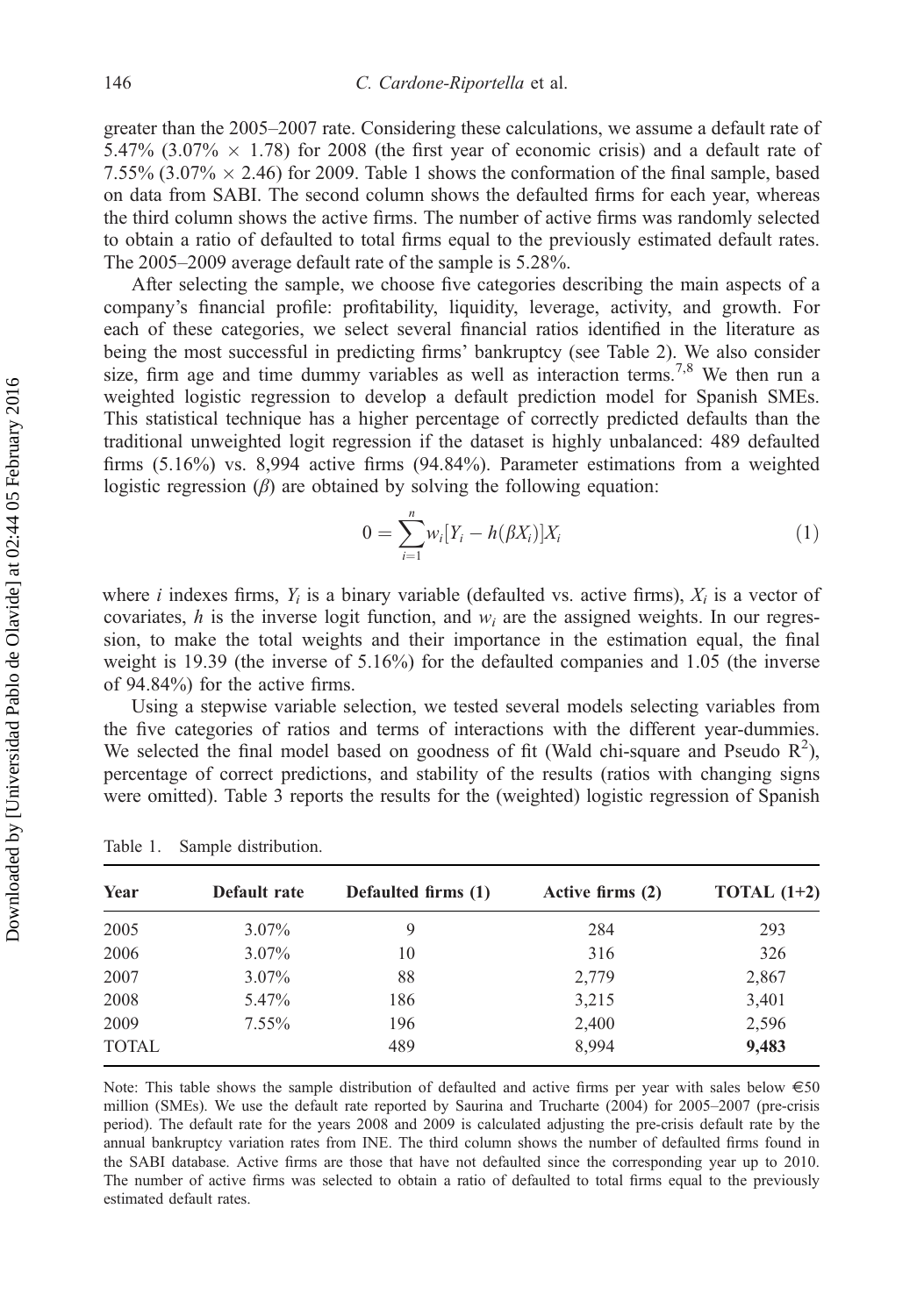#### Table 2. Explanatory variables.

| <b>Explanatory variables</b>                       | <b>Notation</b> | Category                    |
|----------------------------------------------------|-----------------|-----------------------------|
| Added value/Total assets                           | <b>AV/TA</b>    | Profitability – Performance |
| Return on assets                                   | <b>ROA</b>      |                             |
| Return on equity                                   | <b>ROE</b>      |                             |
| Ordinary profits/Sales                             | OP/S            |                             |
| Extraordinary profits/Ordinary profits             | EP/OP           |                             |
| EBITDA/Total debt                                  | EBITDA/TD       |                             |
| Financial charges/Sales                            | FC/S            |                             |
| (Financial profits - Financial charges)/Total debt | FR/TD           |                             |
| Financial charges/Total debt                       | FC/TD           |                             |
| Cash/Total assets                                  | C/TA            | Liquidity                   |
| Cash flow/Short-term debt                          | CF/STD          |                             |
| Cash flow/Total assets                             | CF/TA           |                             |
| Current assets/Short-term debt                     | CA/STD          |                             |
| Cash/Short-term debt                               | C/STD           |                             |
| Long-term debt/Total assets                        | LTD/TA          | Leverage                    |
| Total debt/Equity                                  | TD/E            |                             |
| Total debt/Total assets                            | TD/TA           |                             |
| Tangible assets/Total assets                       | Tan/TA          | Activity                    |
| Accounts payable/Total assets                      | AP/TA           |                             |
| Sales/Total assets                                 | S/TA            |                             |
| Sales/Current assets                               | S/CA            |                             |
| Sales growth                                       | Sgrowth         | Growth                      |
| Asset growth                                       | TAgrowth        |                             |
| Firm age                                           | Age             | Control variables           |
| Size                                               | Size            |                             |
| Year dummies                                       | y200x           |                             |

SMEs. All the ratios used as independent variables entered into the regression equation staggered by one period. The final model contains variables referring to profitability, leverage, liquidity, growth, and activity, as well as firm age, time variables, and interaction terms. As can be observed, only the dummy variables for the crisis years (2008 and 2009) are relevant. The interaction terms are relevant only for the year 2009, when they interact with the FR/TD ratio and the Tan/TA ratio. The model correctly predicts 85% of defaults and 83% of non-defaults.

To obtain the predicted probability of default (PPD) for the  $i<sup>th</sup>$  case, we use the following link function: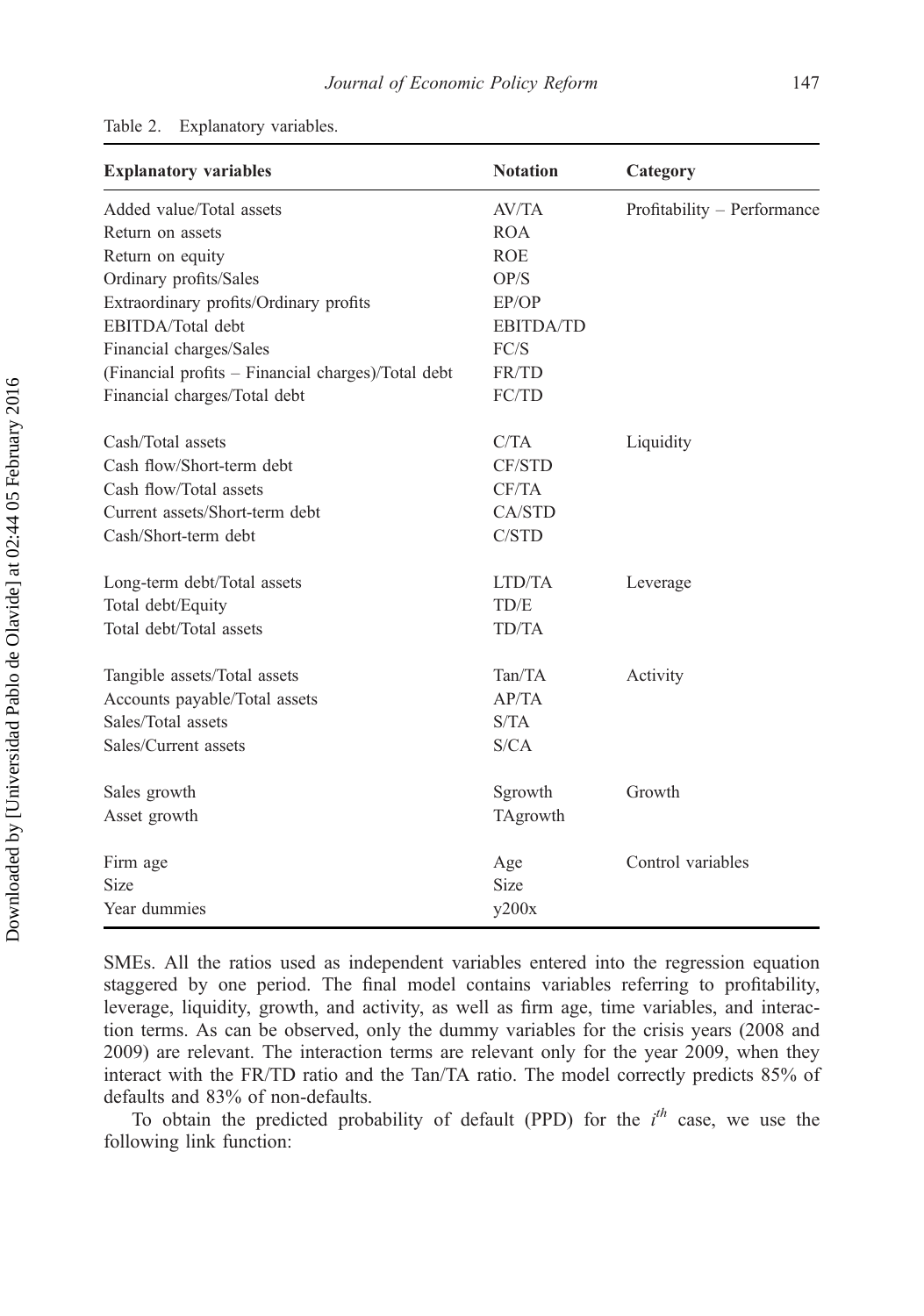Table 3. Default Model for Spanish SMEs.

| <b>Variable</b>                              | Coefficient  |
|----------------------------------------------|--------------|
| TD/TA                                        | $3.987***$   |
| <b>ROA</b>                                   | $-7.457***$  |
| FR/TD                                        | $-21.929***$ |
| S/TA                                         | $-0.183***$  |
| Tan/TA                                       | $-2.508***$  |
| CF/TA                                        | $-6.706***$  |
| TAgrowth                                     | $0.218***$   |
| Age                                          | $-0.028***$  |
| y2008                                        | $0.839***$   |
| y2009                                        | $0.513*$     |
| $FR/TD \cdot y2009$                          | $10.845***$  |
| Tan/TA $\cdot$ y2009                         | $2.606***$   |
| N defaulted (N not defaulted): $489$ (8,994) |              |
| Log pseudo-likelihood: $-3,585.57$           |              |
| Wald statistic: $294.55***$                  |              |
| Pseudo- $R^2$ : 0.45                         |              |

Note: This table shows the model developed using a (weighted) logistic regression to predict the probability of the firm being bankrupt (PPD) for Spanish SMEs. Significance levels are indicated as follows:  $** =$  significant at the 1% level,  $^{**}$  = significant at the 5% level, and  $^{*}$  = significant at the 10% level.

$$
PPD_i = \frac{e^{\beta X_i}}{1 + e^{\beta X_i}}\tag{2}
$$

#### A rating system to calculate the bank capital requirements

We now calculate the bank capital requirements under the IRB approach. To do so, we must first create a rating system for our SME sample using the model derived in the preceding section. This rating system allows us to determine the observed (real) PDs to compute in the Basel capital equations presented in Appendix 1. Similar to Altman and Sabato (2007), we rank the firms in our sample by their PPDs (Equation (2)) and then divide the number of defaulted firms by the total number of firms in each group (observed PDs). Rating classes are created to obtain the value of the observed PD closest to that showed by bond-equivalent PD distributions derived from Standard & Poor's (2010) (see Appendix 2 for details). After obtaining the PDs, we use the percentage of firms in each rating class as a weight to derive the bank capital requirements of the entire SME portfolio.

Note that PDs and weights vary between SMEs considered to be retail and those considered to be corporate. Loans extended to SMEs are eligible for retail treatment provided that the total exposure of the banking group to a small business borrower (on a consolidated basis where applicable) is less than  $\epsilon$ 1 million. In this case, the logit model creates seven rating classes. If the SME portfolio is treated as corporate, the sample is divided into two groups: small firms (sales below  $\epsilon$ 25 million) and medium-sized firms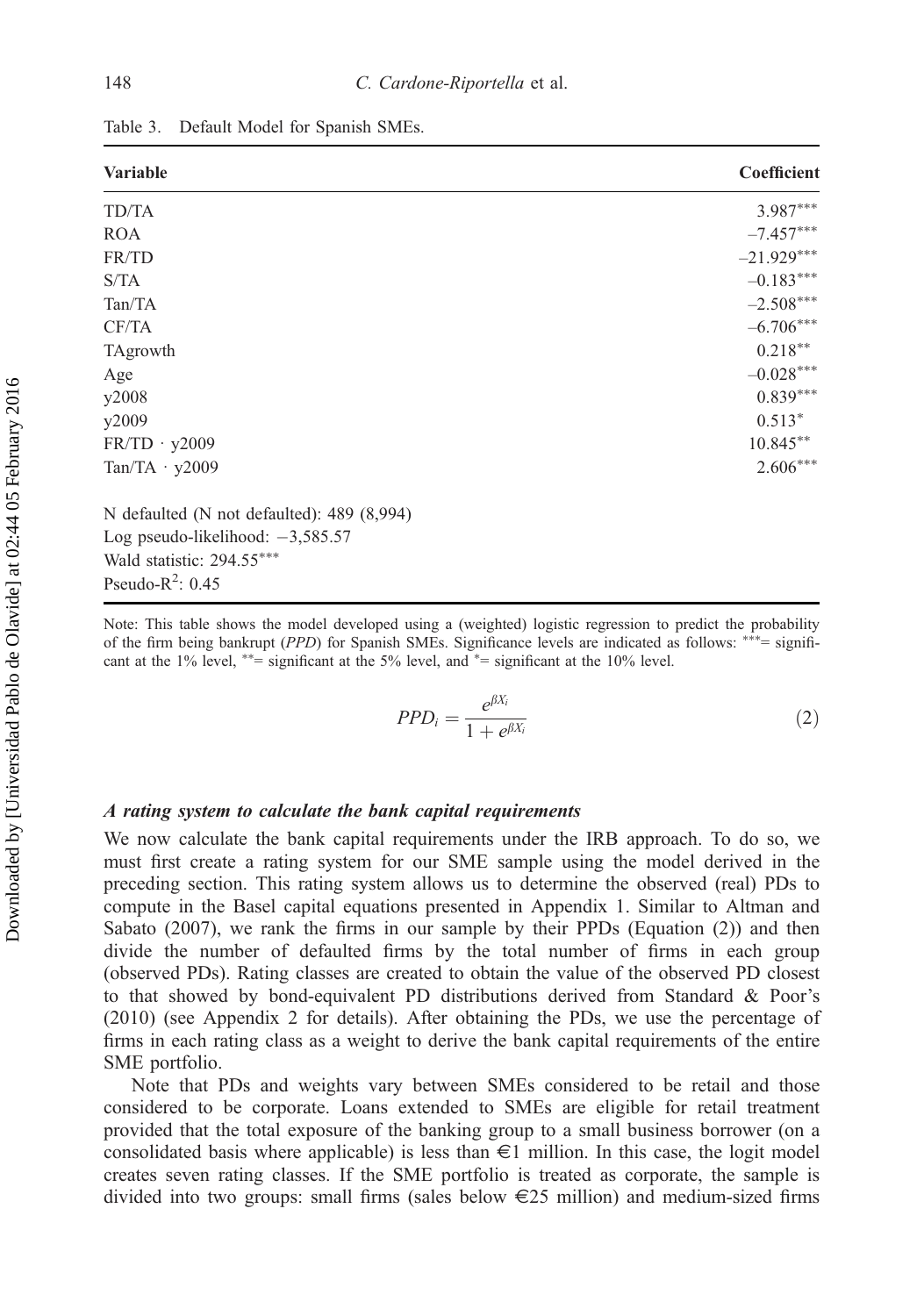(sales between  $\epsilon$ 25 and 50 million).<sup>9</sup> The sample contains 8,046 (84.8%) small firms and 1,437 (15.2%) medium-sized firms. The logit model creates seven rating classes for small firms and six rating classes for medium-sized firms. With this classification, we obtain a weighted average PD of 5.26% for small firms and 4.59% for medium-sized firms. As expected, smaller firms are riskier.

Finally, we make some specific assumptions: (i) We use a fixed LGD of 45% (percentage suggested in the F-IRB approach for senior, unsecured loan exposures). (ii) Following Altman and Sabato (2007) we select maturities of three years for smaller firms and five years for medium-sized firms if the SMEs are treated as corporate. (iii) For size adjustment, we use the sample average amount of sales for each group:  $\epsilon$ 12.1 million (small firms) and  $\in$ 33.4 million (medium-sized firms).

Tables 4 and 5 show the results of our calculations for bank capital requirements in an SME portfolio. Under Basel II, for SMEs classified as retail, the bank capital requirements are 3.926%. If SMEs are considered corporate, using the participation as weights of each size group in the sample (84.8% for small-sized and 15.2% for medium-sized firms), the resulting bank capital requirements are 7.36% (0.848  $\times$  7.054% + 0.152  $\times$ 9.063%). With the new banking rules agreed upon in 2010 (Basel III), these requirements increase to 5.152% if the SMEs are considered to be retail and up to 9.66% (0.848  $\times$ 9.259% + 0.152  $\times$  11.895%) if banks classify their SME portfolio as corporate. As expected, our results show that banks will face higher capital requirements with the Basel III Accord than under the previous one.

## 4. MGSs and credit risk premiums for SMEs

After deriving the capital requirements with the latest banking rules (see Tables 4 and 5), we measure the theoretical credit risk premium that banks should charge on SME loans if (i) SMEs are not guaranteed by an MGS and if (ii) SMEs are guaranteed by an MGS. Following Liebig et al. (2007) and Martín and Trujillo-Ponce (2004), among others, we determine the credit risk premium for commercial loans as the sum of two components: the expected loss (EL) and the opportunity cost of the regulatory capital.<sup>10</sup> The EL is estimated as the product of three variables that are already known: EAD, PD, and LGD. Banks regard EL as a cost component of doing business, included through the pricing of credit exposures and provisioning. The amount imputable to the borrower in terms of "foreseen loss," as a percentage of the exposure to the risk, would be equal to PDx LGD. However, the bank must also consider the possibility of an unexpected loss (UL), derived from the volatility associated with the PD. This UL will be reflected in the assignment of own funds constituting the regulatory capital. Capital is needed to cover the risks of such losses and thus has a loss-absorbing function. Interest rates, including the credit risk premium, charged on credit exposures should absorb the cost of these capital requirements. The cost of the regulatory capital that the loan in question "consumes" is obtained by multiplying this capital requirement by a variable representative of the return required from it (e.g., by the ROE ratio). Therefore, we calculate the credit risk premium (CRP) as follows:

$$
CRP\ (\%) = PD \cdot LGD + ROE \cdot CR \tag{3}
$$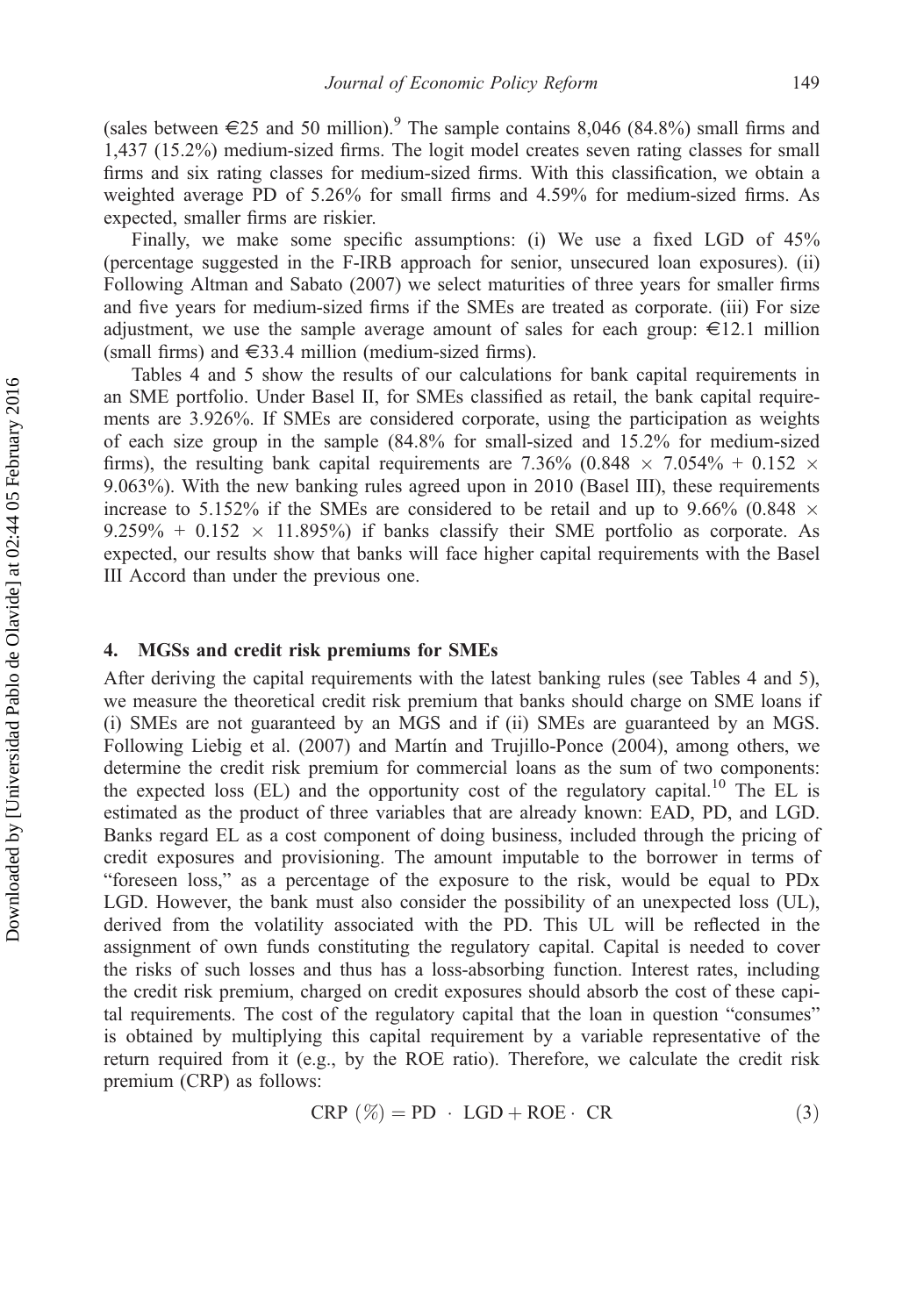|            |           |        |           | <b>Basel II</b> | <b>Basel III</b> |             |
|------------|-----------|--------|-----------|-----------------|------------------|-------------|
| Rating     | <b>PD</b> | Weight | <b>CR</b> | Cum. weight     | <b>CR</b>        | Cum. weight |
| A          | $0.107\%$ | 0.0984 | 0.0100    | $0.098\%$       | 0.0131           | 0.129%      |
| $BBB+$     | 0.174%    | 0.1823 | 0.0140    | $0.354\%$       | 0.0184           | $0.464\%$   |
| <b>BBB</b> | $0.244\%$ | 0.1726 | 0.0177    | 0.659%          | 0.0232           | 0.865%      |
| <b>BB</b>  | 0.823%    | 0.1409 | 0.0356    | 1.160%          | 0.0467           | 1.522%      |
| $B+$       | 2.436%    | 0.1818 | 0.0514    | 2.094%          | 0.0674           | 2.748%      |
| B          | 5.927%    | 0.0836 | 0.0573    | 2.573%          | 0.0753           | 3.378%      |
| <b>CCC</b> | 28.625%   | 0.1404 | 0.0963    | 3.926%          | 0.1264           | $5.152\%$   |

Table 4. Capital requirements for SMEs classified as retail.

Note: This table shows the capital requirements, in percentages, if all SMEs are included in the retail category. PD is the probability of default; LGD (loss given default) is assumed to be 45%; CR is the capital requirement or regulatory capital, calculated according to the equations presented in Appendix 1. In the third column, the weights are assigned using the percentage of firms in each rating class. In the Cum. weight column, the product of the CR and the weight is cumulated to obtain the total capital requirement (as a percentage of the EAD).

# Credit risk premiums for SMEs not guaranteed by an MGS

Based on our previous calculations from Tables 4 and 5, we quantify the components of the credit risk premium for SMEs without guarantees, as shown in Table 6. According to data from the Spanish Association of Banks, the average return on equity (ROE) for Spanish banks during the period 2000–2009 was 14.6%, with the LGD again assumed to be 45%. We observe that a higher PD implies a higher CRP and that higher interest rates should be charged to loan operations with SMEs. At a similar PD, the SME borrowers with lower annual sales will benefit more in terms of the interest differential. As such, banking regulations attempt to alleviate as much as possible the burden represented by the new capital requirements for companies of small size.

# Credit risk premiums for SMEs guaranteed by an MGS

We now analyze the impact of the MGS guarantee on the credit risk premium previously calculated. The specific treatment given to each of the various types of credit-risk mitigation techniques and hence to the eligible assets or guarantors differs according to the approach employed by the bank (SA, F-IRB, and A-IRB), although there are features common to all three approaches. Only guarantees issued by entities with a lower risk weight than the counterparty will lead to reduced capital charges because the protected portion of the counterparty exposure is assigned the risk weight of the guarantor or protection provider (substitution approach). However, credit risk mitigation in the form of guarantees must not reflect the effect of double default; i.e., the adjusted risk weight must not be less than that of a comparable direct exposure to the guarantor.

Banks using the F-IRB approach for calculating their regulatory capital recognize the guarantees by taking the risk-weighting function appropriate to the MGS and its PD.<sup>11</sup> However, banks using the A-IRB may reflect the risk-mitigating effect of guarantees by adjusting either PD or LGD estimates. The same treatment is proposed for mitigating retail risks: banks can incorporate the risk-reducing effects of guarantees, either in support of an individual obligation or a pool of exposures, through an adjustment of either the PD or LGD estimate.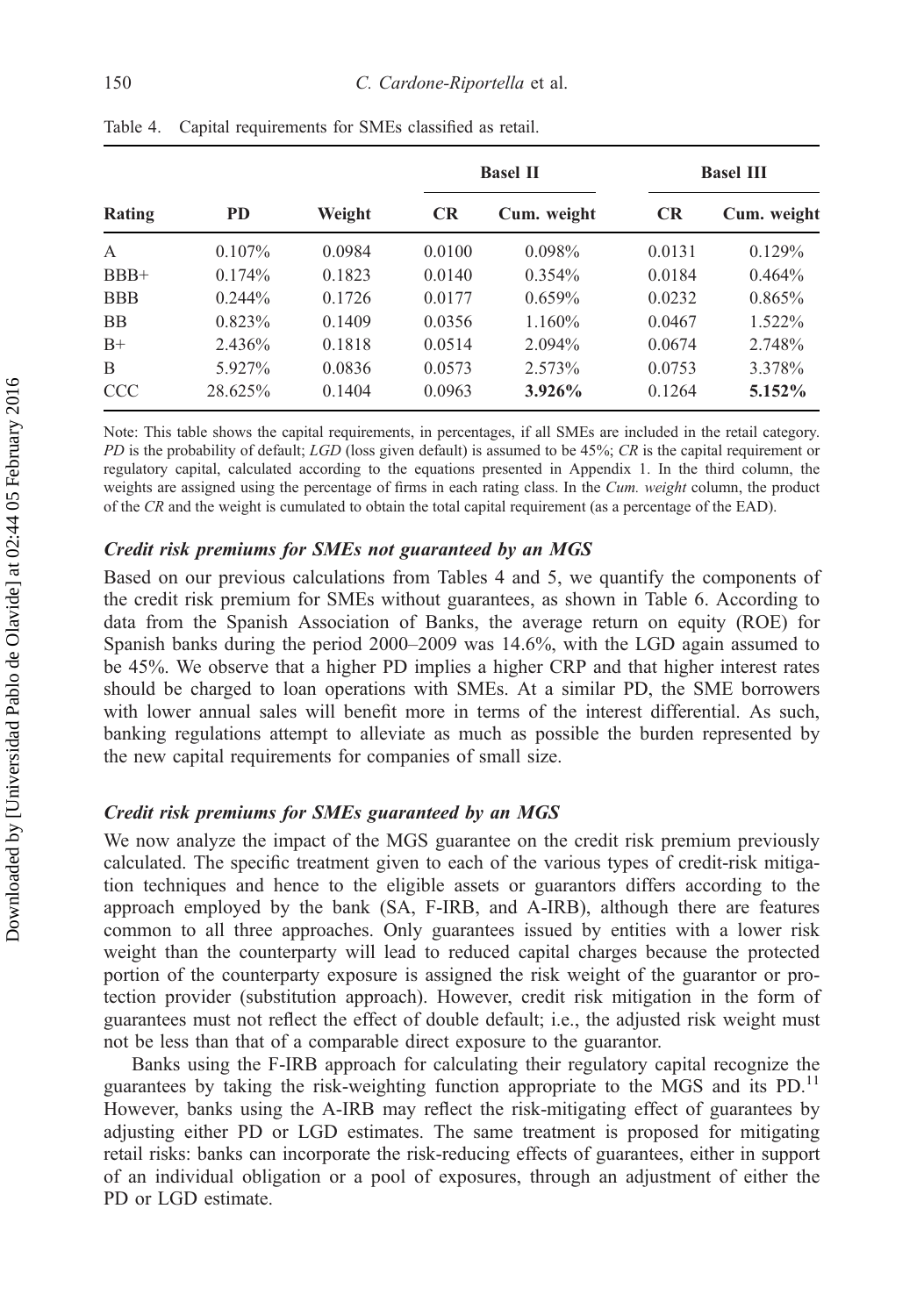|                               |            |           |        |           | <b>Basel II</b> |           | <b>Basel III</b> |
|-------------------------------|------------|-----------|--------|-----------|-----------------|-----------|------------------|
| <b>Sales</b>                  | Rating     | <b>PD</b> | Weight | <b>CR</b> | Cum. weight     | <b>CR</b> | Cum. weight      |
| $\leqslant \epsilon$ 25 mill. | A          | 0.126%    | 0.0986 | 0.02477   | $0.244\%$       | 0.0325    | $0.320\%$        |
|                               | $BBB+$     | 0.180%    | 0.1382 | 0.03003   | 0.659%          | 0.0394    | 0.865%           |
|                               | <b>BBB</b> | 0.256%    | 0.2910 | 0.03613   | 1.710%          | 0.0474    | 2.245%           |
|                               | $BB+$      | 1.113%    | 0.0782 | 0.06734   | 2.237%          | 0.0884    | 2.936%           |
|                               | <b>BB</b>  | 1.820%    | 0.1298 | 0.07749   | 3.242%          | 0.1017    | 4.256%           |
|                               | BB-        | 4.705%    | 0.1136 | 0.09890   | 4.366%          | 0.1298    | 5.730%           |
|                               | <b>CCC</b> | 28.442%   | 0.1508 | 0.17832   | 7.054%          | 0.2340    | 9.259%           |
|                               |            |           |        |           | <b>Basel II</b> |           | <b>Basel III</b> |
| <b>Sales</b>                  | Rating     | <b>PD</b> | Weight | CR        | Cum weight      | <b>CR</b> | Cum weight       |
| $>\epsilon$ 25 mill.          |            |           |        |           |                 |           |                  |
| $\leq$ $\in$ 50 mill.         | $BBB+$     | 0.183%    | 0.3800 | 0.04021   | 1.528%          | 0.0528    | 2.005%           |
|                               | <b>BB</b>  | 1.042%    | 0.0668 | 0.07885   | 2.055%          | 0.1035    | 2.697%           |
|                               | $BB-$      | 1.852%    | 0.0752 | 0.09198   | 2.746%          | 0.1207    | 3.604%           |
|                               | $B+$       | 2.335%    | 0.1788 | 0.09715   | 4.483%          | 0.1275    | 5.884%           |
|                               | B          | 7.071%    | 0.2067 | 0.13327   | 7.238%          | 0.1749    | 9.500%           |
|                               | <b>CCC</b> | 26.316%   | 0.0926 | 0.19717   | $9.063\%$       | 0.2588    | 11.895%          |

Table 5. Capital requirements for SMEs classified as corporate.

Note: This table shows the capital requirements, in percentages, if all SMEs are considered to be corporate. We split the SME population into two groups: one group with sales below  $\epsilon$ 25 million (small-sized) (8,046 firms) and the other group with sales between 25 and  $\epsilon$  50 million (medium-sized) (1,437 firms). PD is the probability of default; LGD (loss given default) is assumed to be 45%; the maturity of the operation is assumed to be 3 years (small-sized) or 5 years (medium-sized); CR is the capital requirement or regulatory capital, calculated according to the equations presented in Appendix 1. In the Weight column, these are assigned using the percentage of firms in each rating class. In the Cum. weight column, the product of the CR and the weight is cumulated to obtain the total capital requirement (as a percentage of the EAD).

Therefore, in the IRB approach, the precise quantification of the risk premium for guaranteed SME loans will depend on the variables that determine the credit risk of the MGS (mainly the PD). It is almost certain that the PD of the MGS will be lower than that of the SME borrower; therefore, the credit risk reduction, as a consequence of the existence of the MGS guarantee, should be translated into reduced capital requirements and, ultimately, into lower risk premiums (interest rates) chargeable to the SMEs. If the possible existence of counter-guarantees were considered, the credit risk premiums would be even lower.

Table 7 shows the risk premiums for SME loans guaranteed by MGSs whose probabilities of default rank from  $0.03\%$  up to  $1\%$ .<sup>12</sup> We find that, under Basel II guidelines, in the best possible case (when the PD of the MGS equals 0.03%), the risk premium is 0.221%. However, when the soundness of the MGS worsens, the risk premiums increase, reaching approximately 2% in the worst case considered in our study (PD of the MGS equal to 1%). Under the new banking rules proposed in Basel III, these percentages would be higher: 0.285% (best-case scenario) and 2.053% (worst-case scenario).

Finally, if we compare Tables 6 and 7, we can see the differences of the estimated risk premiums for SME loans guaranteed by an MGS compared to the credit risk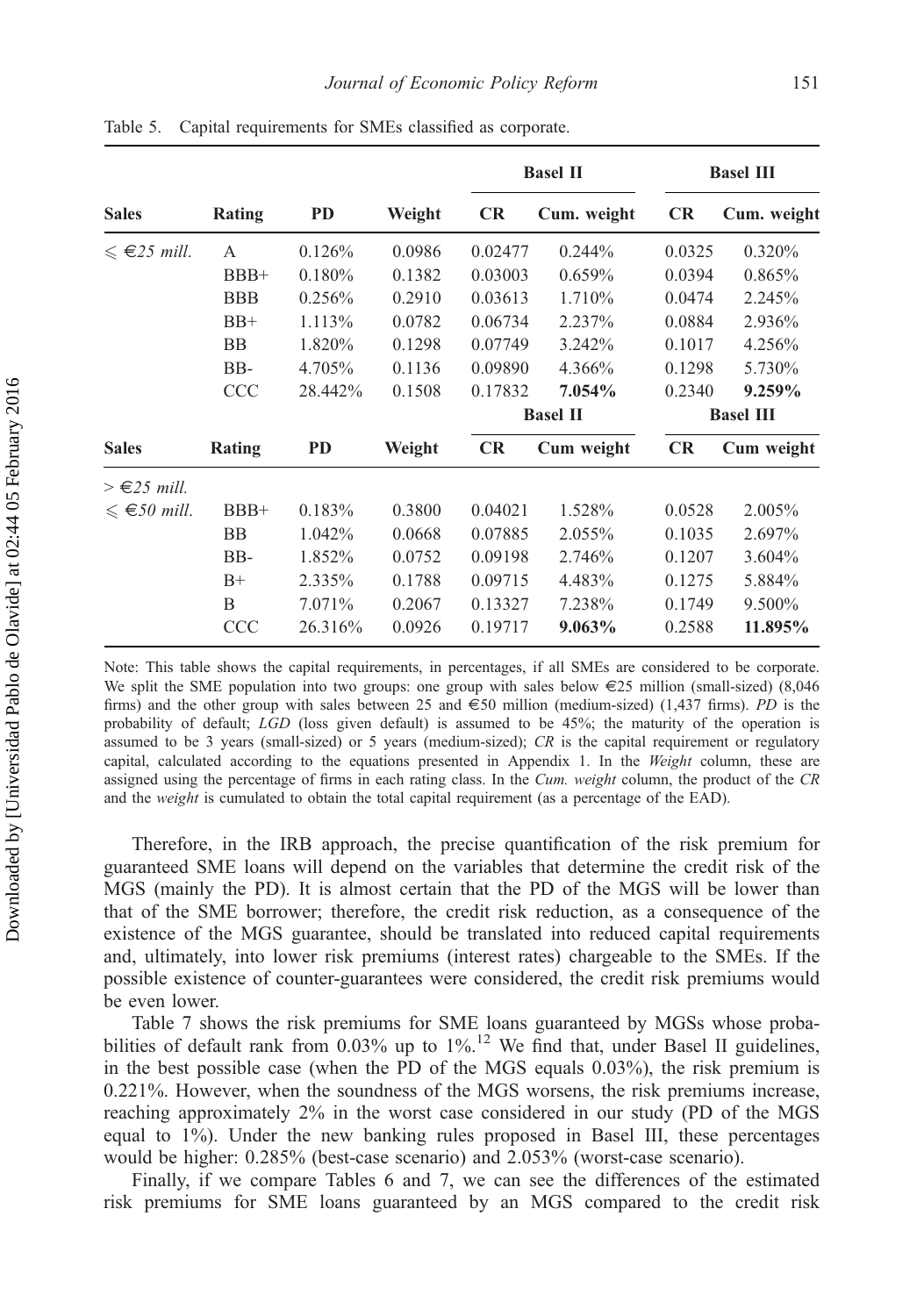Retail Basel II Basel III Rating PD EL CR ROE x CR CRP CR ROE x CR CRP A 0.107% 0.048% 0.996% 0.145% 0.194% 1.307% 0.191% 0.239% BBB+ 0.174% 0.078% 1.402% 0.205% 0.283% 1.840% 0.269% 0.347% BBB 0.244% 0.110% 1.767% 0.258% 0.368% 2.319% 0.339% 0.449% BB 0.823% 0.371% 3.556% 0.519% 0.890% 4.668% 0.681% 1.052% B+ 2.436% 1.096% 5.138% 0.750% 1.846% 6.744% 0.985% 2.081% B 5.927% 2.667% 5.735% 0.837% 3.504% 7.527% 1.099% 3.766% CCC 28.625% 12.881% 9.634% 1.407% 14.288% 12.645% 1.846% 14.727% Corporate (sales less than  $\in$  25 mill.) Basel II Basel III Rating PD EL CR ROE x CR CRP CR ROE x CR CRP A 0.126% 0.057% 2.477% 0.362% 0.418% 3.251% 0.475% 0.531% BBB+ 0.180% 0.081% 3.003% 0.439% 0.519% 3.942% 0.576% 0.656% BBB 0.256% 0.115% 3.613% 0.527% 0.643% 4.742% 0.692% 0.808% BB+ 1.113% 0.501% 6.734% 0.983% 1.484% 8.838% 1.290% 1.791% BB 1.820% 0.819% 7.749% 1.131% 1.950% 10.171% 1.485% 2.304% BB- 4.705% 2.117% 9.890% 1.444% 3.561% 12.981% 1.895% 4.012% CCC 28.442% 12.799% 17.832% 2.603% 15.402% 23.404% 3.417% 16.216% Corporate (sales between  $\in$  25 mill. and  $\in$  50 mill.) Basel II Basel III Rating PD EL CR ROE x CR CRP CR ROE x CR CRP BBB+ 0.183% 0.082% 4.021% 0.587% 0.670% 5.278% 0.771% 0.853% BB 1.042% 0.469% 7.885% 1.151% 1.620% 10.348% 1.511% 1.980% BB- 1.852% 0.833% 9.198% 1.343% 2.176% 12.072% 1.762% 2.596% B+ 2.335% 1.051% 9.715% 1.418% 2.469% 12.750% 1.862% 2.912% B 7.071% 3.182% 13.327% 1.946% 5.128% 17.492% 2.554% 5.736% CCC 26.316% 11.842% 19.717% 2.879% 14.721% 25.879% 3.778% 15.620%

Table 6. Credit risk premiums for SMEs not guaranteed by an MGS.

Note: This table shows the credit risk premiums (CRPs) for SMEs (as a percentage of the EAD) for the IRB approach. PD is the probability of default from Tables 4 and 5; LGD is assumed to be 45%; EL denotes the expected loss as a percentage of the exposure to risk, which is estimated as the product of both PD and the LGD; ROE is the average return on equity for Spanish banks during the period 2000–2009; CR is the capital requirement or regulatory capital as a percentage of the  $EAD$  (data from Tables 4 and 5); ROE  $\times$  CR refers to the opportunity cost of the regulatory capital; CRP is the sum of two components: the EL and the opportunity cost of the regulatory capital.

premium for loans without an MGS guarantee. These differences always favor operations supported by an MGS if its PD equals 0.03%, with the sole exception of the lowest risk category (rating A) of firms treated as retail. Also note that these divergences are greater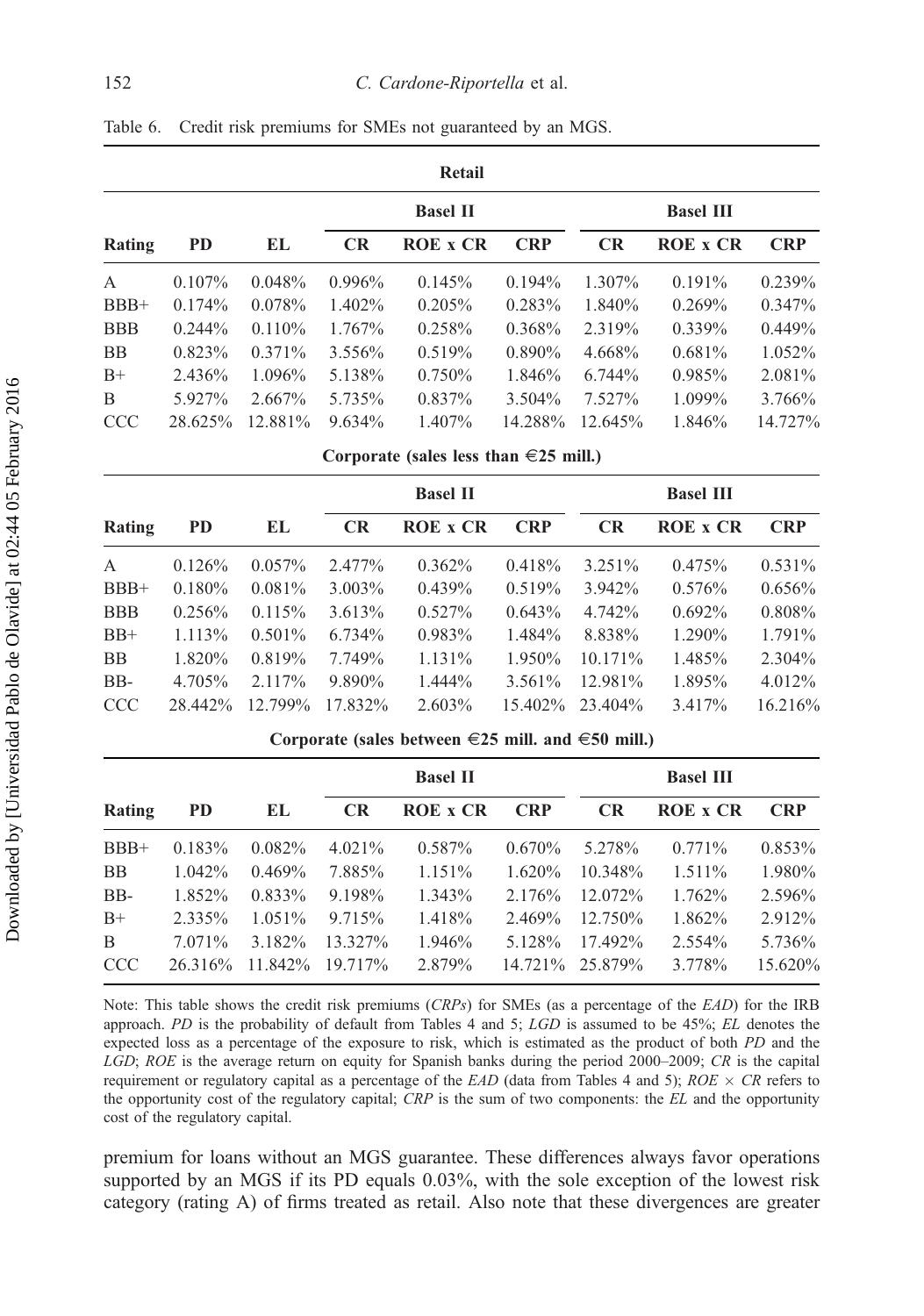as the SME rating decreases or under Basel III standards. However, because risk premiums of MGSs are much higher in the worst-case scenario (PD equal to 1%), only SMEs in the lower rating categories could take advantage from this MGS guarantee.

Because the MGS suffers a loss in case of default, members have strong incentives to closely monitor their peers, which may prevent borrowers from excessively risky behavior. This peer review process acts as a powerful mechanism for controlling risk and limiting opportunistic behavior. Additionally, because MGSs typically have in-depth knowledge of the business sector, they maintain a good position to assess SMEs' creditworthiness, as they are considered to be effective in addressing the information asymmetries between the bank and the SME. The above facts help the MGS to reduce its overall credit risk.

# Assessment of the cost of the MGS guarantee

Having reached this point, the resulting questions are as follows: what is the cost of the guarantee for the SME? Is this cost compensated by the reduction of the CRP previously calculated that, in theory, the bank should translate into a lower interest rate for an operation guaranteed by an MGS?

In guarantee systems of a mutual type, such as the Spanish one, those SMEs that are inclined to obtain a guarantee from an MGS must necessarily become partners (i.e., must participate in the ownership). However, once the credit has been amortized, the company can request the return of its participation. These recoverable contributions (subscription quota or SQ) represent an opportunity cost for the SME borrower. In addition, the SMEs that request a guarantee from an MGS must do so against a series of non-recoverable costs, particularly the following: (i) The study commission (SC) that is charged as a percentage on the amount of guarantee requested, which is intended to reimburse the MGS for conducting a study of the viability of the project. This cost is incurred irrespective of whether the guarantee is finally conceded. The study commission is paid only once, when the operation is requested; (ii) The commission in the concept of guarantee (GC), which is usually charged as a percentage of the amount due at the beginning of each accounting period. This commission is payable annually by the SME during the term of the guarantee. Its objective is to cover the possible insolvency of the partner endorsed and will depend on the amortization method of the loan granted by the bank.

To make it feasible to compare these costs with the credit risk premiums previously calculated, we must estimate the cost of the guarantee as an effective annual amount (IRR). This rate is given by the following equation:

$$
0 = A - (SQ + SC). A - GC \cdot AD_1 - \frac{GC \cdot AD_2}{1 + IRR} - \dots - \frac{GC \cdot AD_n}{(1 + IRR)^{n-1}} + \frac{SQ \cdot A - A}{(1 + IRR)^n} \tag{4}
$$

where A is the amount of the guarantee,  $SQ$  is the subscription quota to the capital of the MGS, SC denotes the study commission, GC designates the guarantee commission,  $AD<sub>t</sub>$ represents the amount due for the loan guaranteed at the beginning of year  $t$ , and  $n$  is the loan term (in years).

In the most usual case of the amortization of a loan with constant annual repayment, and for average data of the Spanish market for 2009, the result obtained after applying Equation (4) is  $0.68\%$ .<sup>13</sup>

Therefore, we find that it will be advantageous for an SME classified as corporate to request the guarantee from an MGS with the best credit quality (PD equal to 0.03%) provided that the SME credit rating is lower than BBB (small firms) or BBB+ (medium-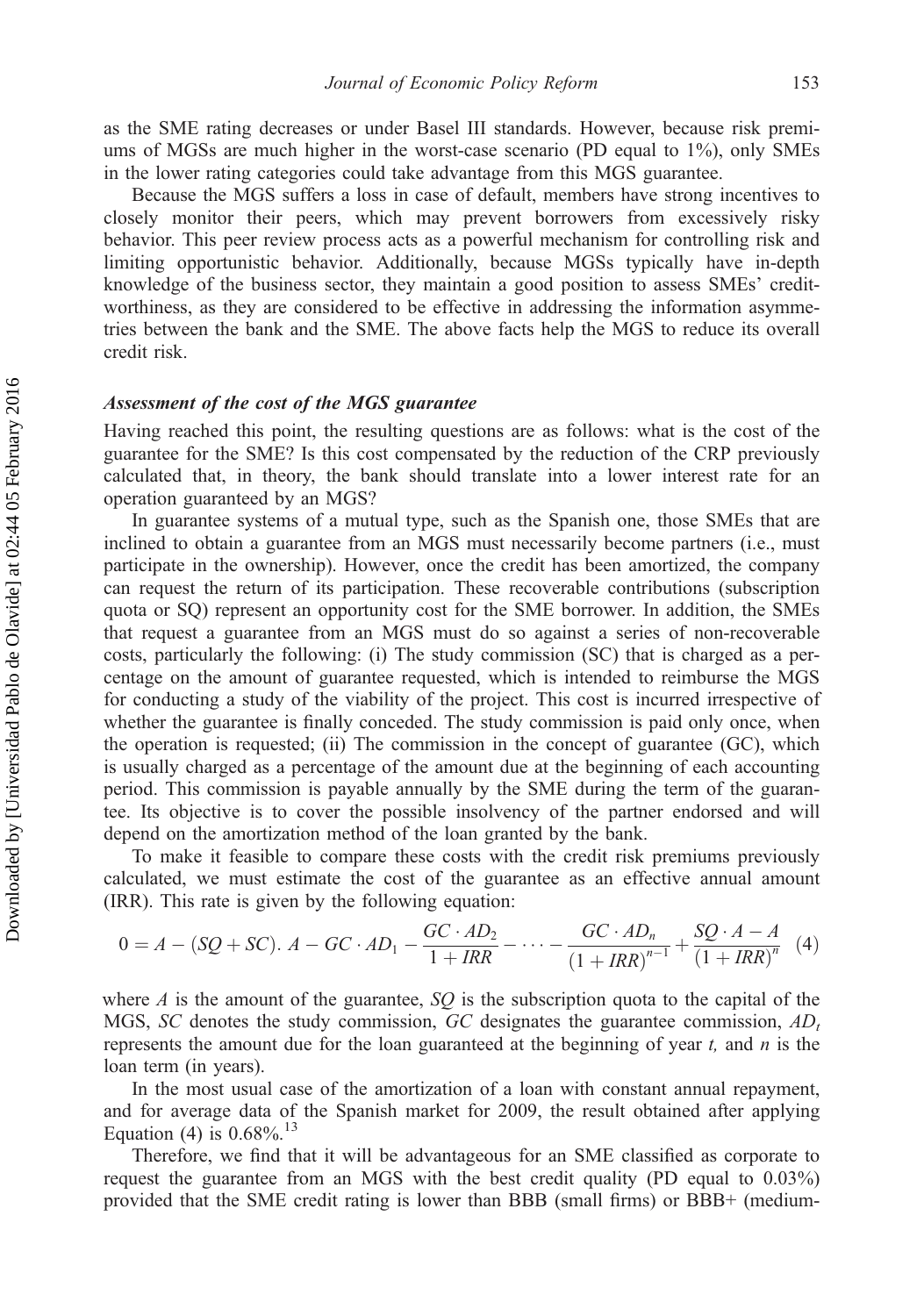|              | <b>Basel II</b> |           |                 |            | <b>Basel III</b> |                 |            |  |
|--------------|-----------------|-----------|-----------------|------------|------------------|-----------------|------------|--|
| <b>PDMGS</b> | EL.             | <b>CR</b> | <b>ROE x CR</b> | <b>CRP</b> | <b>CR</b>        | <b>ROE x CR</b> | <b>CRP</b> |  |
| $0.030\%$    | $0.014\%$       | 1.419%    | $0.207\%$       | $0.221\%$  | 1.862%           | 0.272%          | 0.285%     |  |
| $0.250\%$    | $0.113\%$       | 4.614%    | $0.674\%$       | 0.786%     | $6.056\%$        | $0.884\%$       | $0.997\%$  |  |
| $0.500\%$    | $0.225\%$       | $6.396\%$ | $0.934\%$       | 1.159%     | 8.395%           | $1.226\%$       | $1.451\%$  |  |
| $0.750\%$    | $0.338\%$       | 7.544%    | $1.101\%$       | 1.439%     | $9.902\%$        | 1.446%          | 1.783%     |  |
| $1.000\%$    | $0.450\%$       | $8.367\%$ | $1.222\%$       | $1.672\%$  | 10.981%          | $1.603\%$       | 2.053%     |  |

Table 7. Credit risk premiums for SMEs guaranteed by an MGS.

Note: This table shows the credit risk premiums (CRPs) for SMEs guaranteed by an MGS under the IRB approach, as a percentage of the EAD, for different values of the PD of the MGS (PDMGS) (from 0.03% to 1%). EL denotes the expected loss as a percentage of the exposure to risk, which is estimated as the product of both the PD and the LGD (assumed to be  $45\%$ ); ROE is the average return on equity for Spanish banks during the period 2000-2009 (assumed to be 14.6%). CR is the capital requirement or regulatory capital, as a percentage of the EAD. ROE x CR refers to the opportunity cost of the regulatory capital; and CRP is the sum of two components: the EL and the opportunity cost of the regulatory capital.

sized firms), either under Basel II or Basel III rules (see Tables 6 and 7). If the bank considers the SME portfolio to be retail, the MGS guarantee will be profitable for an SME as long as its credit rating is lower than BB, for Basel II standards, and below BBB, for Basel III proposals. However, when the credit quality of the MGS worsens, its guarantee becomes less attractive, being only profitable to those SMEs with the lowest credit ratings (with higher credit risk premiums).<sup>14</sup>

### 5. Conclusions

This paper analyzes the impact of the guarantee provided by the MGSs on the capital requirements for SMEs under the new banking rules established by the Basel Committee in 2004 and 2010. We also examine whether the foreseeable decrease in the theoretical credit risk premium, as a result of lower capital requirements for guaranteed SME loans, is compensated by the cost of the MGS guarantee. Although the conclusions of the study focus on the Spanish case, the analysis and methodology developed could have a much broader interest for supervisors concerned about benchmarking and validation issues related to Basel Accords.

We show that the role of the guarantee has been strengthened under the new banking regulation, which has benefited the ability of the MGSs to function as mediators between banks and SMEs. It appears clear that if the SME loan is approved with the guarantee of an MGS, this guarantee reduces the risk, and, consequently, bank capital requirements should be lower. However, although our results support this idea, we find that the final effect of the guarantee on the theoretical risk premium depends on the values of the credit variables of the MGS (essentially the PD). It is therefore necessary to promote the establishment of rating systems not only to assess the creditworthiness of SMEs but also of MGSs. The guarantee will be beneficial for most SMEs if the MGS has a good soundness; however, when the credit quality of the MGS worsens, its guarantee may become less attractive.

This finding has important policy implications and suggests that the initiatives aimed to improve the credit quality of the MGSs must be reinforced. In this context, the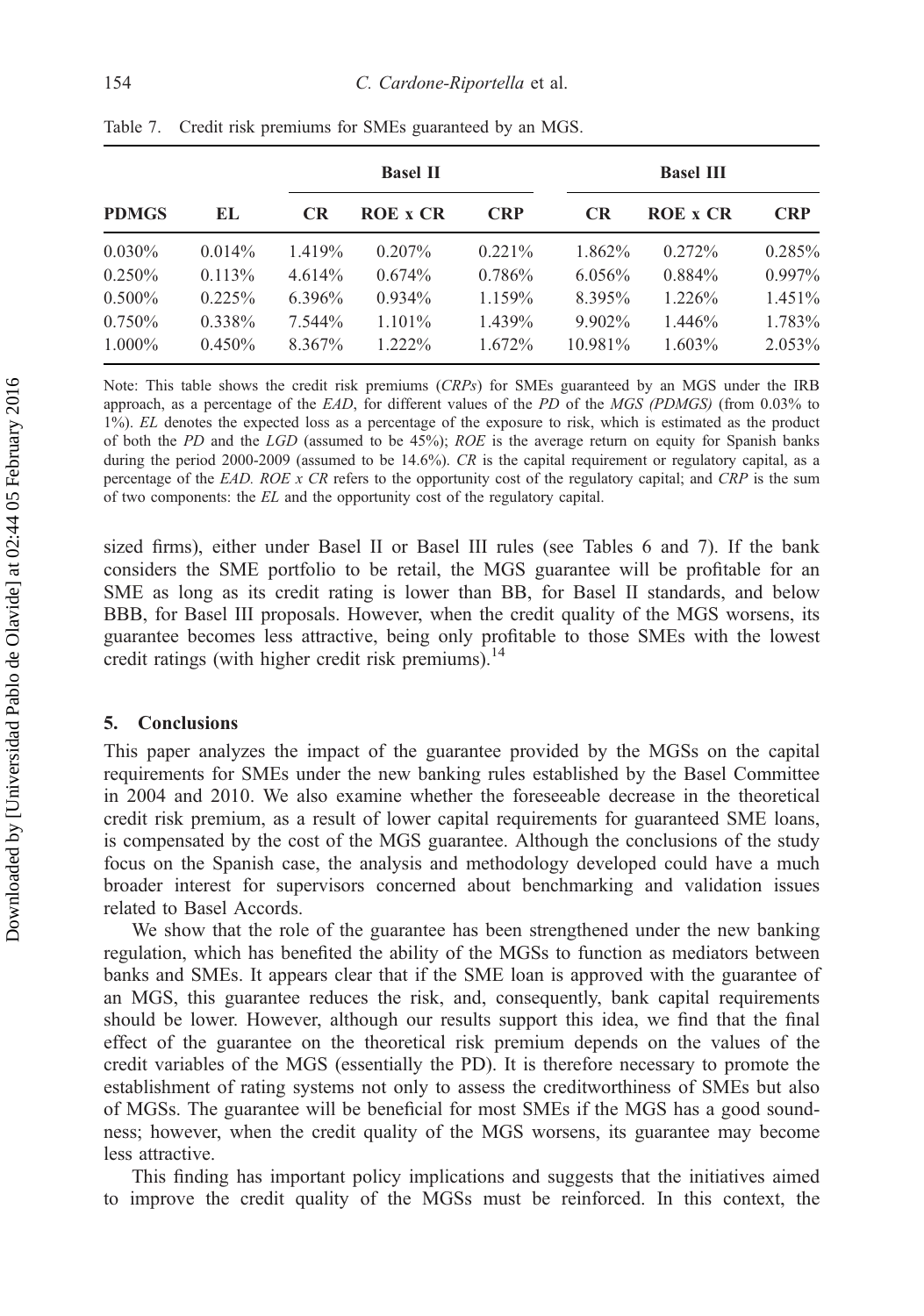importance of counter-guarantee systems is highlighted. Counter-guarantees are usually provided by a public financial entity, which assumes part of the risk associated with the SME loan guaranteed by the MGS. Slightly over half of the guarantee systems in Europe have some type of counter-guarantee. Although in most cases this counter-guarantee does not cover the total amount of the operation, it represents significant support for the soundness of the MGS. Therefore, an SME bank loan covered by an MGS guarantee that is indirectly counter-guaranteed to a significant percentage by a reinsurance company (e.g., CERSA in Spain) should benefit from lower bank interest rates.

Finally, in relation to future research, it would be interesting to compare the results of this paper with those obtained by using other well-known default prediction models (e.g., the Z-score Altman model (1968) or Moody's KMV RiskCalc).<sup>15</sup>

#### Acknowledgements

The authors acknowledge the helpful comments and suggestions of two anonymous reviewers as well as participants of the 2009 Financial Management Association International (FMA) European Conference, the 2011 Annual Meeting of the Brazilian Academy of Management (ANPAD), the 4<sup>th</sup> Spanish Workshop on Risk Management and Insurance (RISK2011), and the 2<sup>nd</sup> Spanish Workshop on Entrepreneurial Initiative, SMEs and Family Business. This work was supported by the Regional Government of Andalusia, Spain [Project of Excellence P09-SEJ-4467]. The usual disclaimer applies.

#### Notes

- 1. A new and innovative financial instrument to improve the creditworthiness and reduce the borrowing cost of SMEs is described in Zhang and Wu (2012).
- 2. The Spanish system of public support to MGSs is based mainly on counter-guarantees granted by CERSA (Compañía Española de Reafianzamiento, S.A.), an instrumental society of the Spanish Government. The coverage rate (30 to 75%) depends on policy priorities, such as innovation promotion, and types of operations, such as investments. CERSA has also a helpline to assist companies with less than 100 employees.
- 3. The SABI database is compiled by the Bureau van Dijk Electronic Publishing. See [http://](http://www.bvdinfo.com/Products/) [www.bvdinfo.com/Products/C](http://www.bvdinfo.com/Products/)ompany-Information/National/SABI.aspx for a more detailed description of the database.
- 4. Other significant works that have examined different aspects of the Basel Capital Accords are those by Andersen (2011); Antão and Lacerda (2011); Cardone-Riportella and Trujillo-Ponce (2007); Dietsch and Petey (2004); Drehmann and Gambacorta (2012); Hakenes and Schnabel (2011); Johnston (2009); Kerkhof and Melenberg (2004); Lindquist (2004); Medema, Koning, and Lensink (2009); Repullo and Suárez (2004); and Scellato and Ughetto (2010).
- 5. We have borrowed the average default rate reported by Saurina and Trucharte (2004) for Spanish SMEs over 1994–2001 as input to select (part of) our sample due to the lack of current statistics on Spanish SME default rates.
- 6. INE data account for small and large firms. Unfortunately, we could not obtain bankruptcy data decomposed by sales volume.
- 7. We included interaction terms in the form of year dummy variables multiplied by the explanatory variables for all years considered. This methodology allows us to test whether the determinants of default differ through the different years of the economic cycle.
- 8. The financial literature concludes that including qualitative variables improves the model's predictive power. Despite this finding, we are obliged to use only firms' financial statement data because the SABI database does not contain qualitative variables.
- 9. Under the IRB approach, for the purposes of the firm-size adjustment for SME borrowers, companies with sales of less than  $\epsilon$ 5 million are treated as equivalent to  $\epsilon$ 5 million.
- 10. A more exact determination of the credit risk premium would involve using the concept of economic capital instead of regulatory capital.
- 11. The formula for calculating risk-weighted assets for MGS exposures is the same as that used for bank exposures: see Basel Committee on Banking Supervision (2004), paragraph 272.
- 12. The Basel Accords establish a minimum PD value (0.03%) under the IRB approach.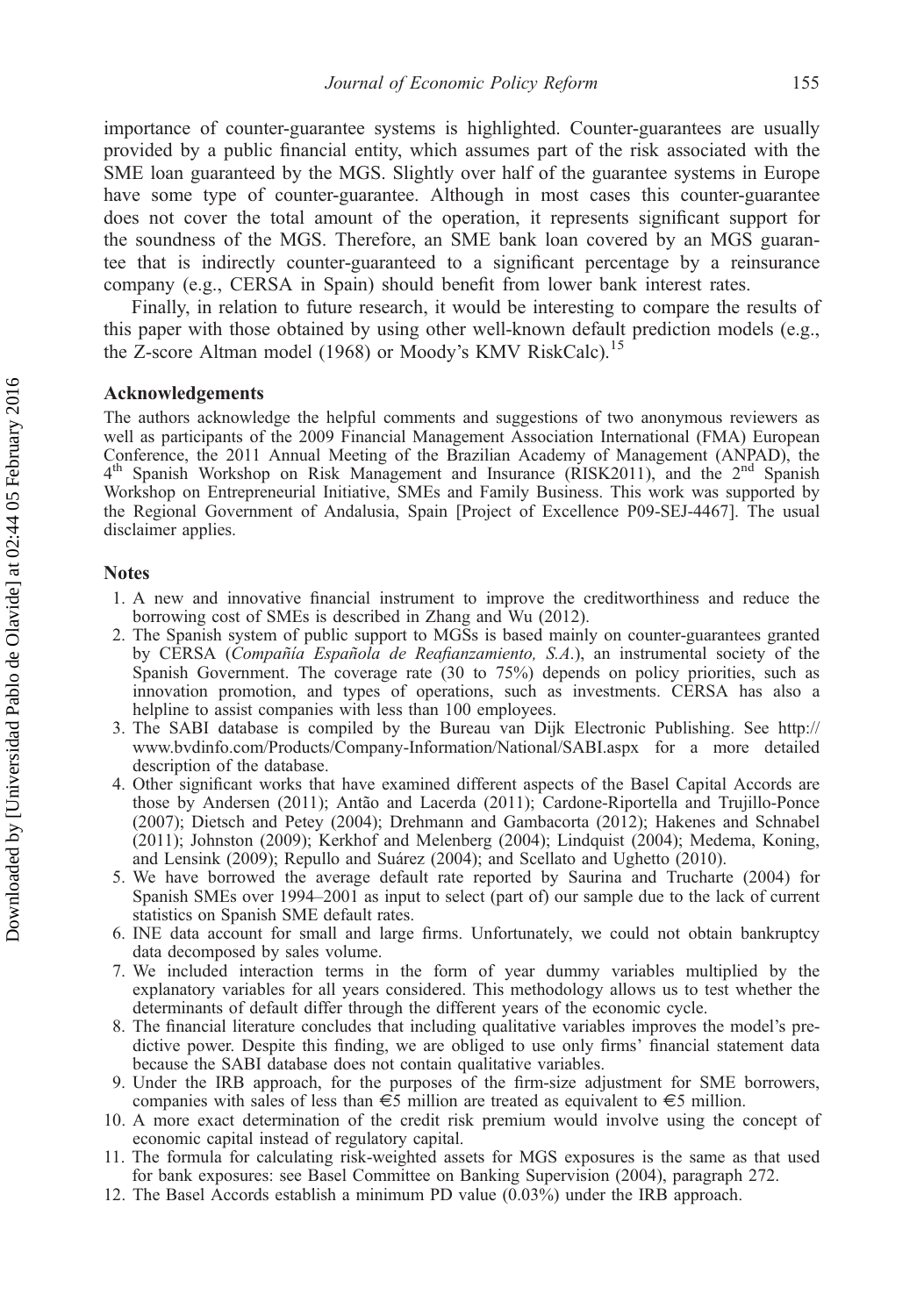- 13. We assume the following data taken from the Confederation of Spanish Mutual Guarantee Societies (CESGAR) (2010): average amount of the guarantee (A),  $66,000 \in$ ; study commission (SC), 0.5%; guarantee commission (GC), 1.0%; contribution to the capital of the MGS (SQ), 1.0%; interest rate (i), 6.0%; and average term of the loan (n), 8 years.
- 14. We have not considered that the lower creditworthiness measurement cost of MGSs in comparison with SMEs could affect the loan interest rates. For a more detailed insight, please see He and Wang (2007).
- 15. Please see<http://www.moodysanalytics.com> for detailed information about Moody's KMV RiskCalc model. An analysis about different models used to obtain the PD can be found in Murro (2013).

### References

- Altman, E. 1968. "Financial Ratios, Discriminant Analysis and the Prediction of Corporate Bankruptcy." Journal of Finance 23: 589–609.
- Altman, E., and G. Sabato. 2005. "Effects of the New Basel Capital Accord on Bank Capital Requirements for SMEs." Journal of Financial Services Research 28: 15-42.
- Altman, E., and G. Sabato. 2007. "Modelling Credit Risk for SMEs: Evidence From the U.S. Market." Abacus 43: 332–357.
- Andersen, H. 2011. "Procyclical Implications of Basel II: Can the Cyclicality of Capital Requirements be Contained?" Journal of Financial Stability 7: 138–154.
- Antão, P., and A. Lacerda. 2011. "Capital Requirements Under the Credit Risk-Based Framework." Journal of Banking and Finance 35: 1380–1390.
- Bartoli, F., G. Ferri, P. Murro, and Z. Rotondi. 2013. "Bank-Firm Relations and the Role of Mutual Guarantee Institutions at the Peak of the Crisis." Journal of Financial Stability 9: 90–104.
- Basel Committee on Banking Supervision. 2004. Basel II: International Convergence of Capital Measurement and Capital Standards: A Revised Framework. Basel: Bank for International Settlements.
- Basel Committee on Banking Supervision. 2010. Basel III: A Global Regulatory Framework for More Resilient Banks and Banking Systems. Basel: Bank for International Settlements.
- Beck, T., L. F. Klapper, and J. C. Mendoza. 2010. "The Typology of Partial Credit Guarantee Funds Around the World." Journal of Financial Stability 6: 10–25.
- Berger, A. 2006. "Potential Competitive Effects of Basel II on Banks in SME Credit Markets in the United States." Journal of Financial Services Research 29: 5–36.
- Busetta, G., and A. Zazzaro. 2012. "Mutual Loan Guarantee Societies in Monopolistic Credit Market with Adverse Selection." Journal of Financial Stability 8: 15–24.
- Camino, D., and C. Cardone-Riportella. 1999. "The Valuation and Cost of Credit Insurance Schemes for SME's: The Role of the Loan Guarantee Associations." International Small Business Journal 17: 13–31.
- Cardone-Riportella, C., and A. Trujillo-Ponce. 2007. "Efectos del aval de las SGRs en la financiaciónde las PYME y los requerimientos de capital de Basilea II." Revista Española de Financ-iación y Contabilidad 136: 757–790.
- Chami, R., C. Fullerkamp, and S. Sharma. 2010. "A Framework for Financial Market Development." Journal of Economic Policy Reform 13: 107–135.
- CESGAR. 2010. Informe Sociedades de Garantía Recíproca 2009. Madrid: Confederación Española de Sociedades de Garantía Recíproca.
- Columba, F., L. Gambacorta, and P. E. Mistrulli. 2010. "Mutual Guarantee Institutions and Small Business Finance." Journal of Financial Stability 6: 45–54.
- Dietsch, M., and J. Petey. 2004. "Should SME Exposures be Treated as Retail or Corporate Exposures? A Comparative Analysis of Default Probabilities and Asset Correlations in French and German SMEs" Journal of Banking and Finance 28: 773–788.
- Drehmann, M., and L. Gambacorta. 2012. "The Effects of Countercyclical Capital Buffers on Bank Lending." Applied Economics Letters 19: 603–608.
- Drumond, I. 2009. "Bank Capital Requirements, Business Cycle Fluctuations and the Basel Accords: A synthesis." Journal of Economic Surveys 23: 798–830.
- Hakenes, H., and I. Schnabel. 2011. "Bank Size and Risk-Taking Under Basel II." Journal of Banking and Finance 35: 1436–1449.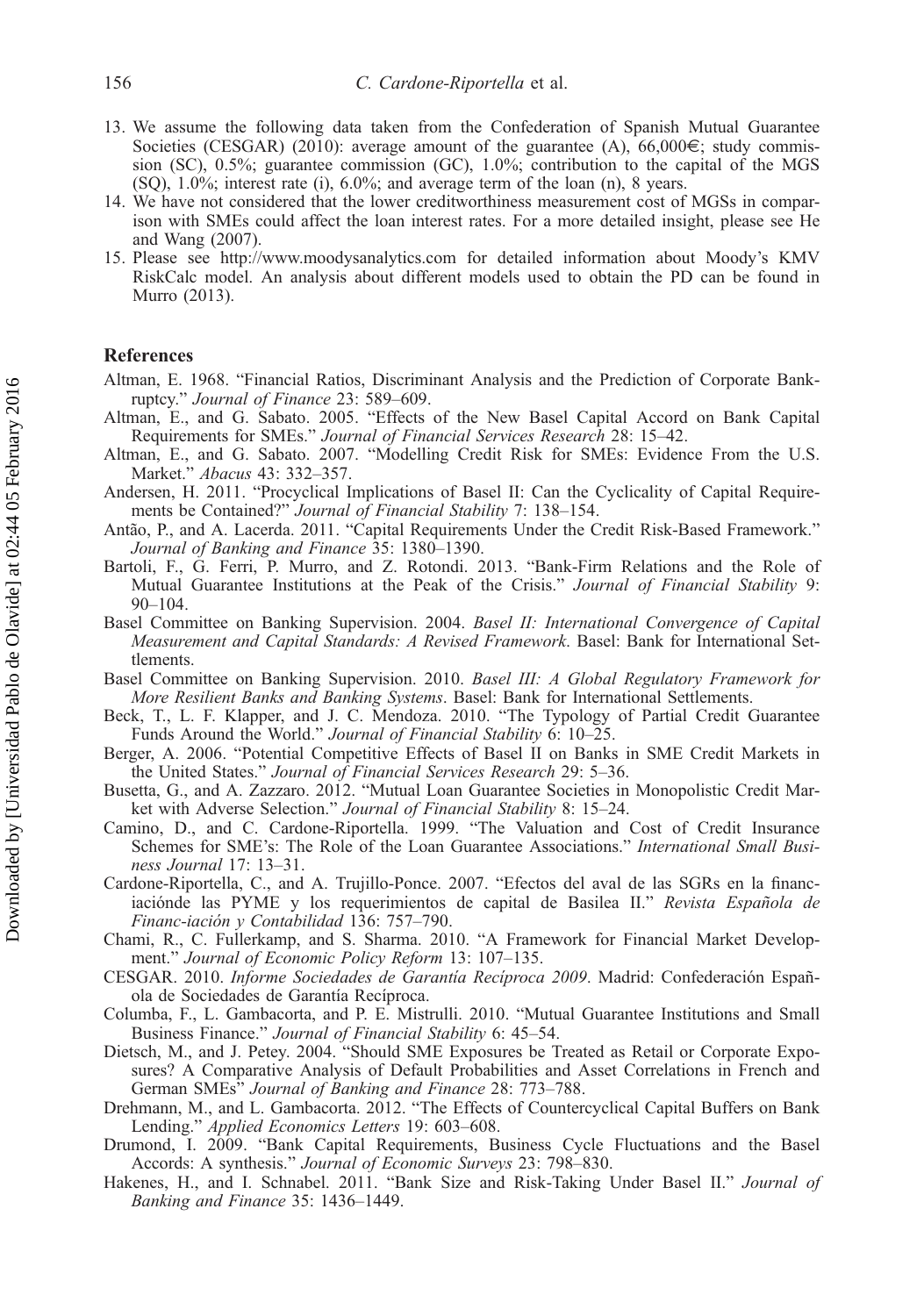- He, X., and Y. Wang. 2007. "Bank Loan Behavior and Credit Information Sharing: An Insight from Measurement Costs." Journal of Economic Policy Reform 10: 325-333.
- Johnston, M. 2009. "Extending the Basel II Approach to Estimate Capital Requirements for Equity Investments." Journal of Banking and Finance 33: 1177–1185.
- Kerkhof, J., and B. Melenberg. 2004. "Backtesting for Risk-Based Regulatory Capital." Journal of Banking and Finance 28: 1845–1865.
- Liebig, T., D. Porath, B. Weder, and M. Wedow. 2007. "Basel II and Bank Lending to Emerging Markets: Evidence from the German Banking Sector." Journal of Banking and Finance 31: 401–418.
- Lindquist, K. G. 2004. "Banks' Buffer Capital: How Important is Risk." Journal of International Money and Finance 23: 493–513.
- Martín, J. L., and A. Trujillo-Ponce. 2004. "El rating y la fijación de precios en préstamos comerciales: aplicación mediante un modelo logit." Revista Europea de Dirección y Economía de la Empresa 13: 155–176.
- Medema, L., R. H. Koning, and R. Lensink. 2009. "A Practical Approach to Validating a PD Model." Journal of Banking and Finance 33: 701–708.
- Murro, P. 2013. "The Determinants of Innovation: What is the Role of Risk?" The Manchester School 81: 293–323.
- Pia, P. 2008. "The Credit Guarantee System in Spain." In The Guarantee Systems and the SMEs Access to Credit, edited by P. De Vincentiis, 153-183. Roma: Bancaria.
- Quaglia, L. 2013. "Financial Regulation and Supervision in the European Union after the Crisis." Journal of Economic Policy Reform 16: 17–30.
- Repullo, R., and J. Suárez. 2004. "Loan Pricing under Basel Capital Requirements." Journal of Financial Intermediation 13: 496–521.
- Saurina, J., and C. Trucharte. 2004. "The Impact of Basel II on Lending to Small-and Medium-Sized Firms: A Regulatory Policy Assessment Based on Spanish Credit Register Data." Journal of Financial Services Research 26: 121–144.
- Scellato, G., and E. Ughetto. 2010. "The Basel II Reform and the Provision of the Finance for R&D Activities in SMEs: An Analysis of the Sample of Italian Companies." International Small Business Journal 28: 65–89.
- Standard and Poor's. 2010. Default, Transition, and Recovery: 2009 Annual Global Corporate Default Study and Rating Transitions. [http://www.standardandpoors.com.](http://www.standardandpoors.com)
- Steijvers, T., and W. Voordeckers. 2009. "Collateral and Credit Rationing: A Review of Recent Empirical Studies as a Guide for Future Research." Journal of Economic Surveys 23: 924–946.
- Zhang, Q., and M. Wu. 2012. "Jointly Issued Notes: A Financial Instrument to Improve SME Credit Worthiness in China." Journal of Economic Policy Reform 15: 257-262.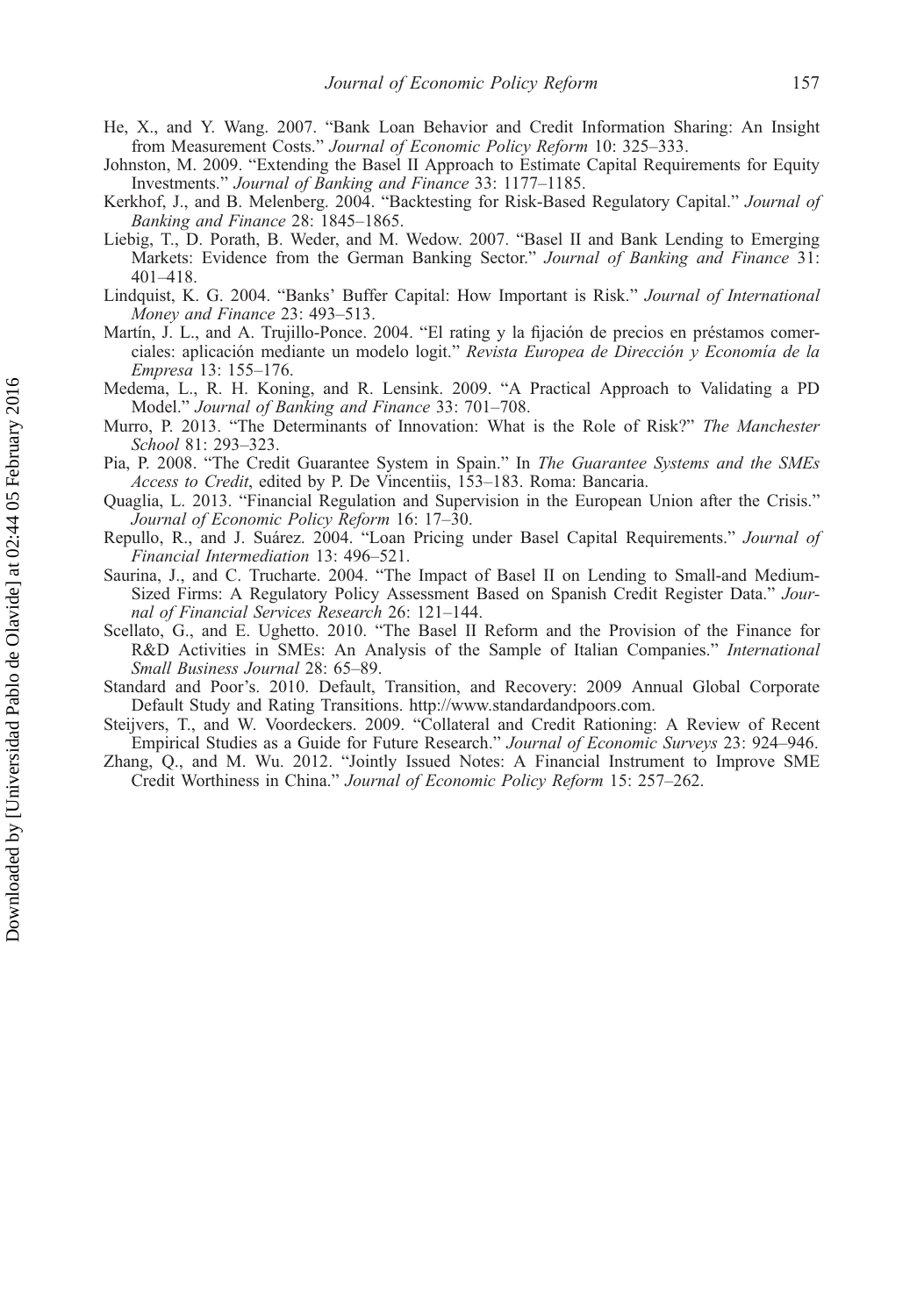| I<br>I                                                                                                                        |
|-------------------------------------------------------------------------------------------------------------------------------|
| l<br>l<br>ļ                                                                                                                   |
| J                                                                                                                             |
| j                                                                                                                             |
| 1                                                                                                                             |
| 1                                                                                                                             |
| i                                                                                                                             |
|                                                                                                                               |
|                                                                                                                               |
| י<br>֧֖֖֖֧ׅ֧ׅׅ֧֧֧֧֧֧֧֧֧֧֧֧֧֧֧֧֧֧֧֧֧֧֚֚֚֚֚֚֚֚֚֚֚֚֚֚֚֚֚֚֚֚֓֝֓֝֓֝֬֓֝֬֓֝֬֓֝֬֝֬֝֬֝֬֝֬֝֬֝֬֝֬<br>֧֧֧֪֧֪֧֧֧֧֧֧֧֧֧֧֧֧֧֧֧֪֪֧֧֧֧֜֩֩<br>l |
|                                                                                                                               |
|                                                                                                                               |
| ı                                                                                                                             |

Appendix 1. Basel Capital Accord formulas for capital requirements Appendix 1. Basel Capital Accord formulas for capital requirements

|                                        | <b>Basel II</b>                                                                                                                                                                                                                                                                                                                                                             | <b>Basel III</b>                       |
|----------------------------------------|-----------------------------------------------------------------------------------------------------------------------------------------------------------------------------------------------------------------------------------------------------------------------------------------------------------------------------------------------------------------------------|----------------------------------------|
| <b>SMEs</b> classified<br>as retail    | $\textit{CR(BII)} = \Big \langle \textit{LGD} \times N \Big \vert \frac{ \textit{G(PD)} + \sqrt{\textit{R} \times G(0.999)}}{\sqrt{1-\textit{R}}} \Big \vert - \textit{PD} \times \textit{LGD} \Big \rangle \times 1.06$<br>where                                                                                                                                           | $CR(BIII) = CR(BII) \times 0.105/0.08$ |
| <b>SMEs</b> classified<br>as corporate | $CR(BII) = \left\langle LGD \times N \left[ \frac{G(PD) + \sqrt{R} \times G(0.999)}{\sqrt{1-R}} \right] - PD \times LGD \right\rangle \left\langle \frac{1 + (M-2.5) \times b}{1 - 1.5 \times b} \right\rangle \times 1.06$<br>R = 0.03 × $\left(\frac{1-e^{-3s \times np}}{1-e^{-3s}}\right)$ + 0.16 × $\left[1-\left(\frac{1-e^{-3s \times np}}{1-e^{-3s}}\right)\right]$ | $CR(BIII) = CR(BII) \times 0.105/0.08$ |
|                                        | $R = 0.12 \times \left( \frac{1 - e^{-50 \times RD}}{1 - e^{-50}} \right) + 0.24 \times \left[ 1 - \left( \frac{1 - e^{-50 \times RD}}{1 - e^{-50}} \right) \right] - 0.04 \times \left( \frac{1 - (5 - 5)}{45} \right)$<br>where                                                                                                                                           |                                        |
|                                        | $0.11852 - 0.05478 \times \ln( \text{PD}) \right)^2$<br>$\frac{1}{9}$                                                                                                                                                                                                                                                                                                       |                                        |
|                                        | Source: Basel Committee on Banking Supervision (2004, 2010).                                                                                                                                                                                                                                                                                                                |                                        |

Source: Basel Committee on Banking Supervision (2004, 2010).

Basel III, a capital conservation buffer of 2.5% is established above the regulatory minimum capital requirement. In addition, national authorities may require a countercyclical buffer that varies between zero and 2.5% if the excess aggregate credit growth is judged to be associated with a build-up of system-wide risk (we do not consider this additional requirement in our study). *LGD* is the loss given default;  $N(x)$  is the standard normal cumulative distribution; R denotes the correlation;  $G(z)$  is the inverse standard normal cumulative distribution; PD is the probability of default; M designates the maturity of the operation; b Note: This appendix presents the formulas used to estimate the capital requirements (CR) for SMEs under the IRB approach when the SMEs are classified as retail or as corporate. CR(BII) indicates the formulation under the Basel II Accord, whereas CR(BIII) indicates the formulation under the Basel III Accord. In retail or as corporate. CR(BII) indicates the formulation under the Basel II Accord, whereas CR(BIII) indicates the formulation under the Basel III Accord. In Basel III, a capital conservation buffer of 2.5% is established above the regulatory minimum capital requirement. In addition, national authorities may require a countercyclical buffer that varies between zero and 2.5% if the excess aggregate credit growth is judged to be associated with a build-up of system-wide risk R denotes  $M$  designates the maturity of the operation; b Note: This appendix presents the formulas used to estimate the capital requirements (CR) for SMEs under the IRB approach when the SMEs are classi  $N(x)$  is the standard normal cumulative distribution;  $G(z)$  is the inverse standard normal cumulative distribution; PD is the probability of default; (we do not consider this additional requirement in our study).  $LGD$  is the loss given default; designs the maturity adjustment; S represents annual sales in millions of euros. represents annual sales in millions of euros. designs the maturity adjustment; the correlation;